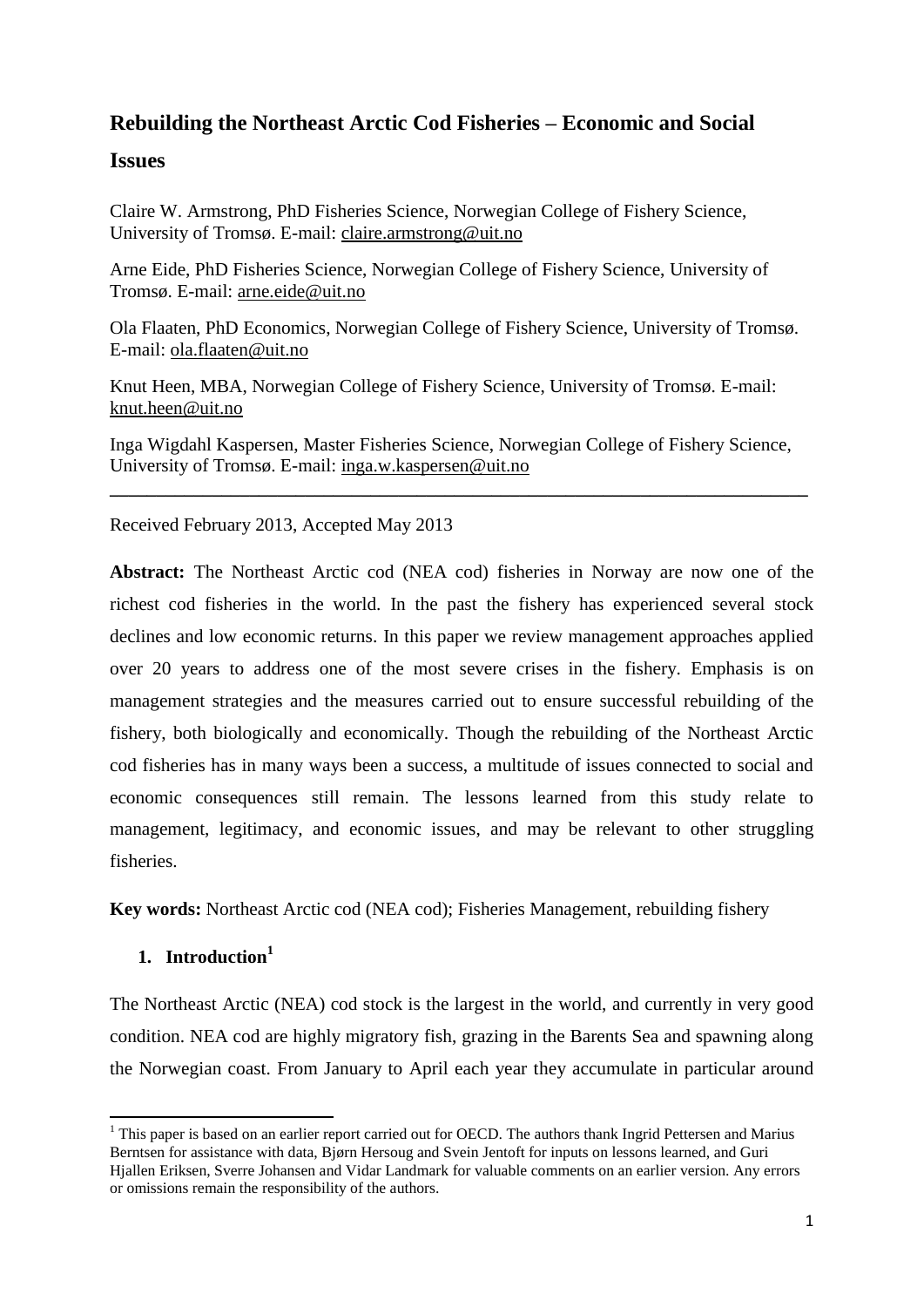the Lofoten islands, and since the Viking Age this spawning fishery has been important both for the region and for Norway as a whole as a source of food and export income. The cod stock moves across national boundaries between Norway and Russia, who together, based on biological advice, determine total allowable catches and their respective share, as well as those of third countries. 2

The Norwegian share of the fishery has been managed using a number of input controls, such as limiting gear type, mesh size, and number of vessels. Trawlers were first made to adhere to a total quota in 1978, while coastal vessels operated relatively freely until 1989, when the fishery was halted in April due to an estimated stock decline. Since then coastal vessels too have been limited to individual and group quotas. Some transferability of quotas was also introduced.<sup>3</sup> Post-1990 the NEA cod stock and harvests increased rapidly, but combined with low individual fish growth and a rise in cannibalism, yet another decline occurred towards the end of the 90s. This triggered new management approaches for rebuilding the fishery.<sup>4</sup>

Like many other fish stocks, the NEA cod stock has fluctuated with prolonged periods of stock decline (see Figure 1). A recent study shows that more than half the fisheries around the world are in decline, and that the stocks are in worse condition than previously thought. But the study also shows that strong management can prevent further decline, and in some cases get the stocks growing again<sup>5</sup>. The management of NEA cod seemingly has been successful, though presumably aided by favorable environmental conditions, resulting in cod spawning stock biomass (SSB) now at a record high, and the total stock biomass being close to the highest observed since scientists started studying the stock some 100 years ago (see Figure 1).<sup>6</sup> Furthermore, although the large total allowable catch (TAC) may have pushed market prices in a downwards direction, there is substantial optimism surrounding the fishery, reflected in both income and quota acquisitions.

**Figure 1: Total biomass (1946-2011) and spawning stock biomass (SSB) (1946-2012) of Northeast Arctic cod in the Barents Sea. 7**

 $\overline{a}$ 

<sup>2</sup> Armstrong and Flaaten 1991: 137; Eide et al. 2012.

 $3$  Armstrong and Clark 1997: 206; Hersoug 2005.

<sup>&</sup>lt;sup>4</sup> For presentation of these management approaches, see Nakken et al. 1996; Sandberg et al. 1998.

<sup>5</sup> Costello et al. 2012.

<sup>6</sup> ICES 2012a.

 $<sup>7</sup>$  Data from ICES 2012b.</sup>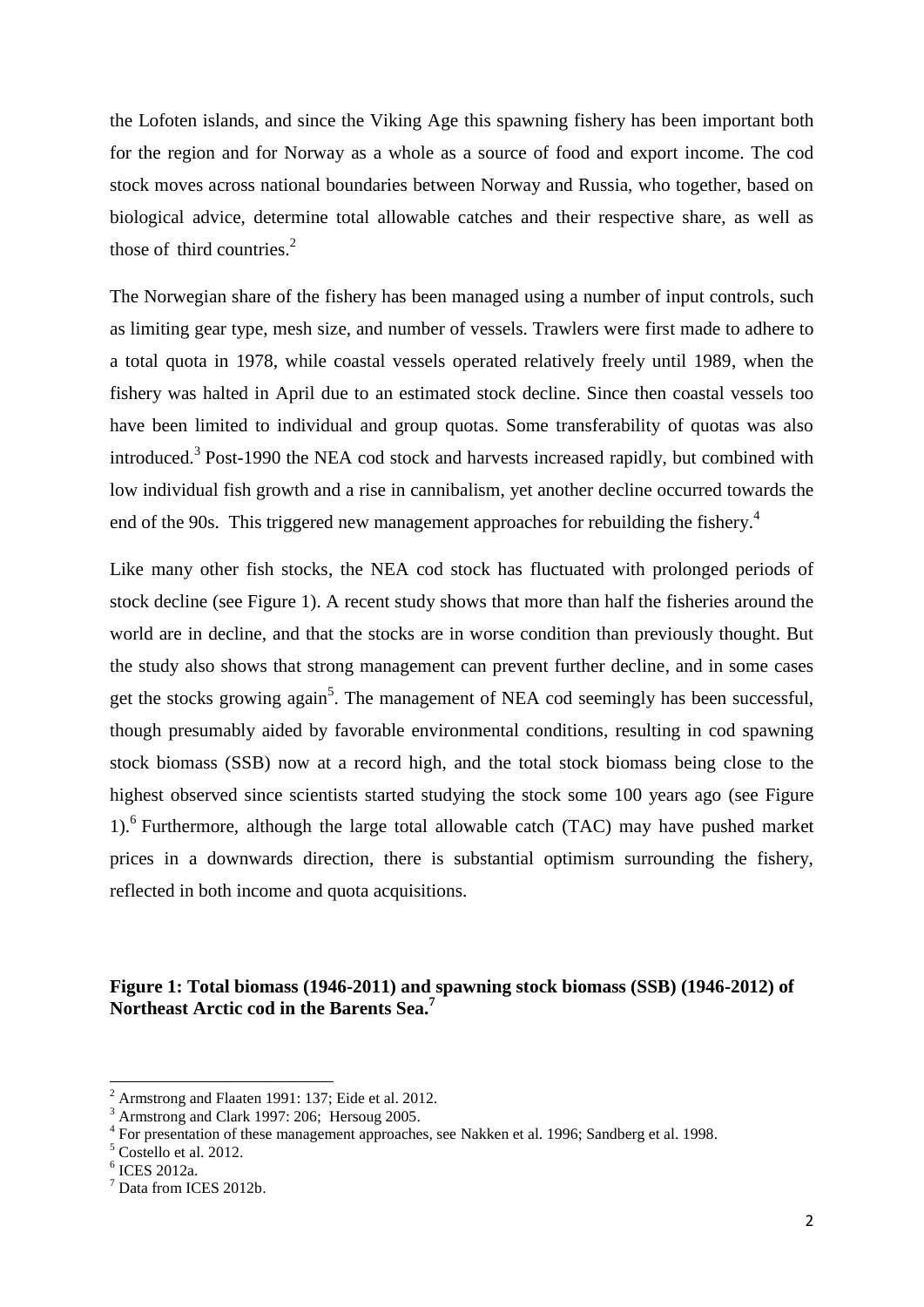

Clearly there is much to be learned reviewing the case of the NEA cod fisheries. In this paper we take a closer look at NEA cod management and examine the strategy employed to rebuild the fishery. We investigate the social and economic consequences of rebuilding the fishery, and identify some of the lessons learned in the process.

### **2. Background**

**.** 

**The Northeast Arctic cod (***Gadus morhua***) fishery is one of the most important fisheries in Norway, and is operated in the Norwegian and the Barents Seas, including both offshore and coastal fleet segments. The cod stock migrates between Norwegian, Russian and international waters in its life cycle (see**

[Figure 2\)](#page-2-0), and is managed jointly by Russia and Norway in the Joint Norwegian-Russian Fisheries Commission (JNRFC).

### <span id="page-2-0"></span>Figure 2: The distribution of the NEA cod stock<sup>8</sup>

<sup>&</sup>lt;sup>8</sup> Source; The Institute of Marine Research, Bergen, Norway.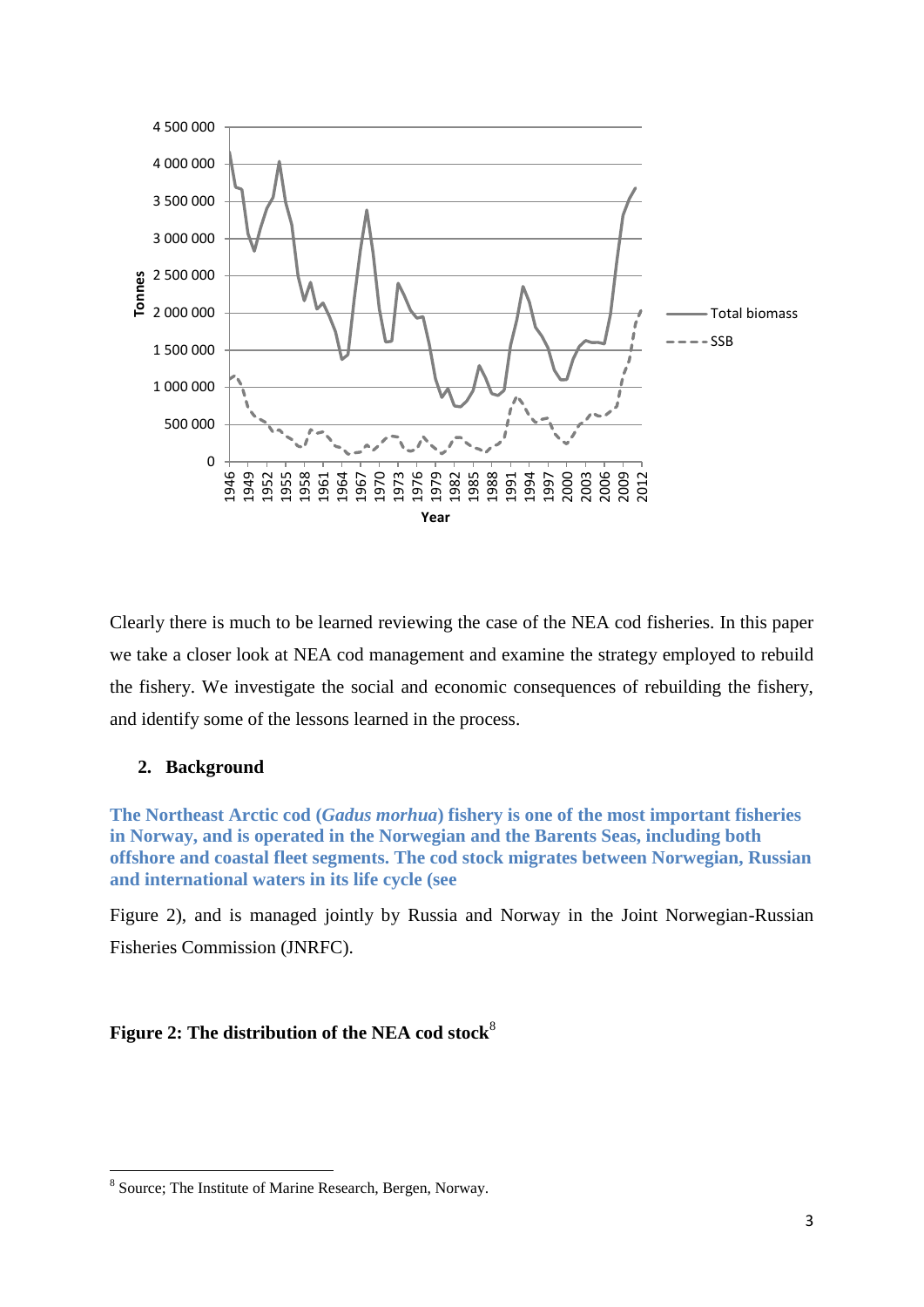

The first rebuilding of the cod fisheries in the early 1990s started before the introduction of management plans and precautionary reference points, which are the mainstay of today's fisheries management. Hence the early 1990s rebuilding of the fishery was largely an incremental management learning process aimed at aligning efforts to better fit with the decline in total allowable catch (TAC). On the biological side, spawning stock biomass (SSB) was the focus. This is not to say that the lack of more modern management plans was the reason for the second stock decline in the mid-1990s. The decline in prey species such as capelin due to the increase in the herring stock is presumed to have been the main cause.

The most important threat to the rebuilding of the fishery as first assessed in the early 1990s was the lack of control of excessive conventional gear fishing, combined with insecurity around profitability in the fishery. One focus area of fisheries management was to put into place a scheme that ensured a dynamic effort adjustment via the introduction of conditionally transferable quota rights in the trawl fleet, and combined with buy-outs allocating individual quotas to the most active segment of the coastal fleet. Currently different segments of the fleet operate under a variety of quota restrictions, consisting of non-transferable and conditionally transferable quotas, i.e. transferability dependent upon vessel type and size, geography, and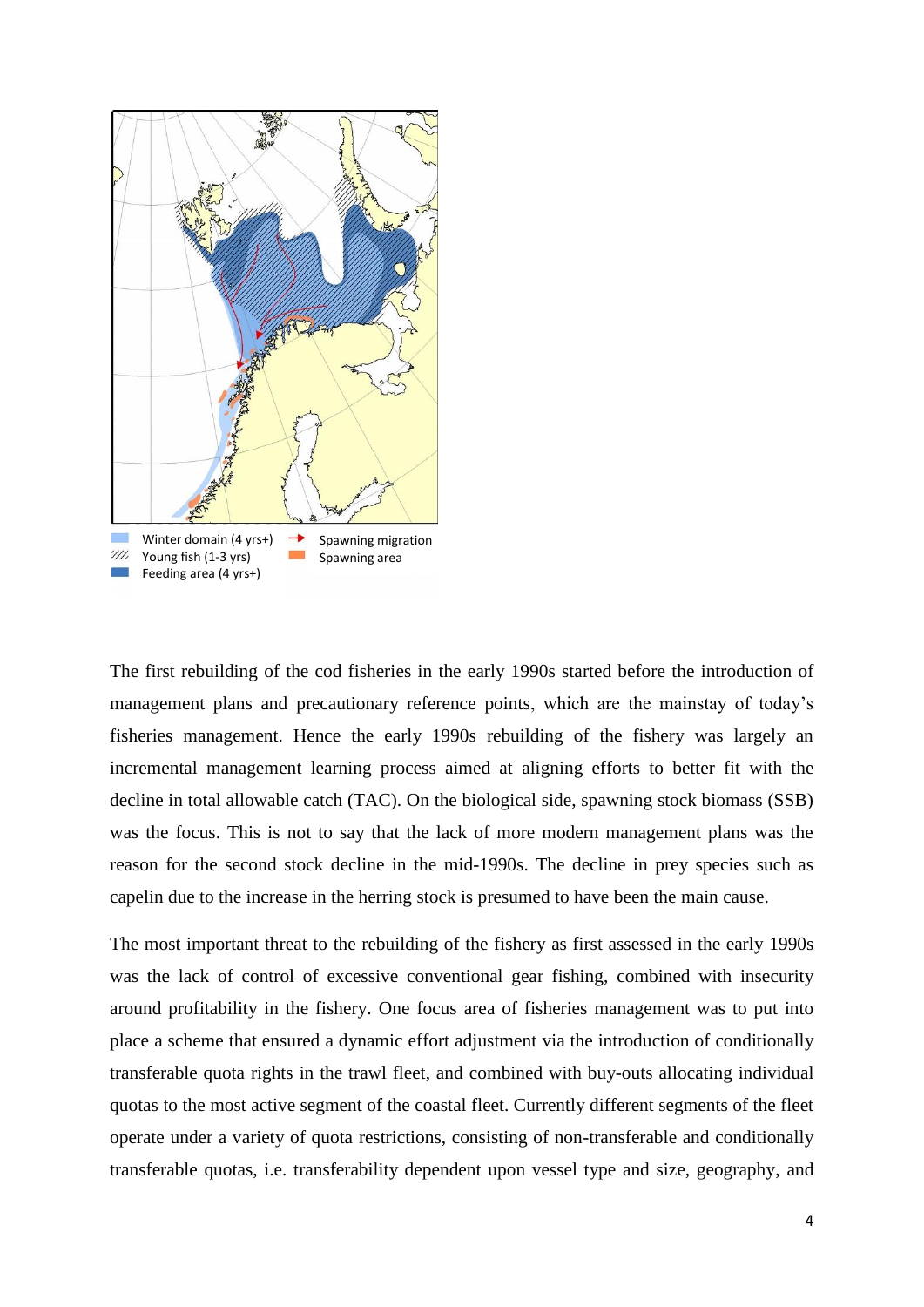fishery, as well as group quotas. The fishery is also restricted by minimum fish and mesh size, by-catch and area restrictions, as well as a discard ban.

In the second rebuilding phase, starting at the end of the 1990s, the focus has been on increasing the NEA cod stock, and thereby securing stable long-term harvests by introducing a number of different management plans. The focus has been on securing a precautionary level of fishing mortality and spawning stock biomass, the latter at a level of 460,000 tons.

By-catch of juvenile cod in other fisheries, as well as illegal, unregulated and uncontrolled (IUU) fishing have been recognized as serious threats to the NEA cod stock. Regarding the former, area closures have been implemented in several fisheries when the number of juvenile fish in catches exceeds a certain limit. Sorting grids are also required. IUU fishing has been estimated to exceed 100,000 tons some years,<sup>9</sup> and here policies have been implemented to remedy this problem, as described further below. Environmental conditions and the availability of prey also play an important role for the strength of the NEA cod stock.

The upholding of viable coastal communities along the Norwegian coastline is also a stated socio-political aim.<sup>10</sup> Norwegian fisheries management has also accepted options in recognition of the needs of the people of North-West Russia, $11$  i.e. the rebuilding of the NEA cod fisheries as a collaborative effort based on a multitude of different goals.

**Furthermore the transferability of quota rights has been more broadly introduced in the fishing fleet, as a response to the political aim of increased resource rent. The objective of the restructuring of the fishing fleet is therefore to secure economic viability while maintaining a diverse fleet structure. The focus on limiting effort, mainly through the number of fishing permits and hull length, combined with technological development and viable alternative employment possibilities, has resulted in declines in the number of fishing vessels (see** 

#### **Figure 3) and fishers (see Figure 4). In**

Figure 3 we observe that both the number of large and small fishing vessels has been heavily reduced over the last ten years, with vessels greater than 15m declining by 33% and vessels smaller than 15m declining by 52%. As seen in Figure 4, the number of fishers has declined

1

<sup>&</sup>lt;sup>9</sup> ICES 2012a: 7.

 $^{10}$  Flaaten and Heen 2004: 451.

 $11$  INRFC 1999: 2.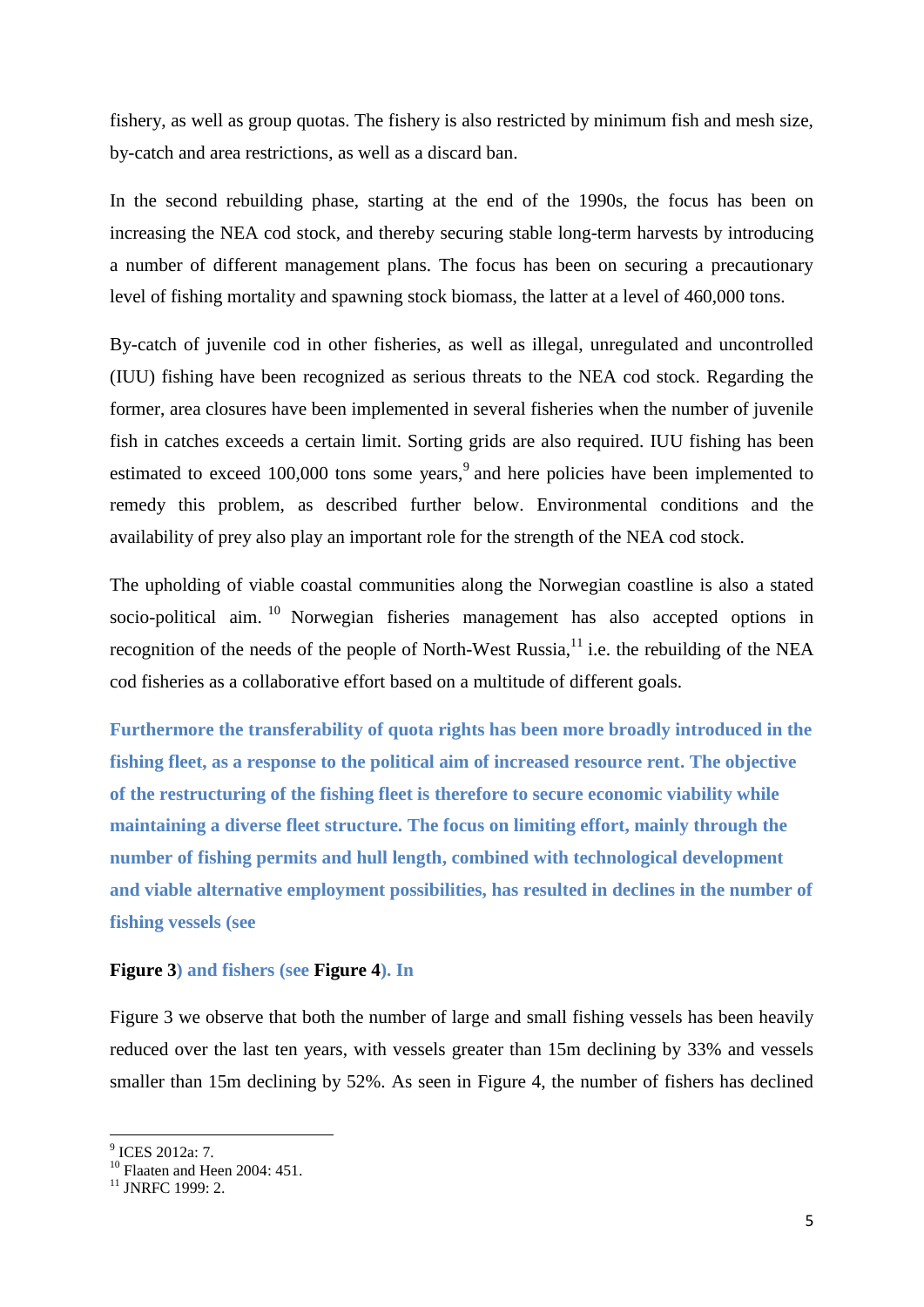relatively less than the number of vessels, but there has nonetheless been a more than 60% decline in the number of part-time fishers in the last 20 years, while the number of full-time fishers is more than halved. Though unemployment in Norway is low (2-7% the last 20 years), and alternative work has been available for fishers on a national level, there may be more marked limitations in small coastal communities.

**Figure 3: Number of fishing vessels in Norway, larger and smaller than 15 metres, from 2000 to 2011<sup>12</sup>**



**Figure 4: Norwegian fishers with fishing as the main occupation and with fishing as a secondary occupation, 1989-2011<sup>13</sup>**

 $12$  Data from Norwegian Directorate of Fisheries 2012a.

<sup>&</sup>lt;sup>13</sup> Data from Norwegian Directorate of Fisheries 2012b.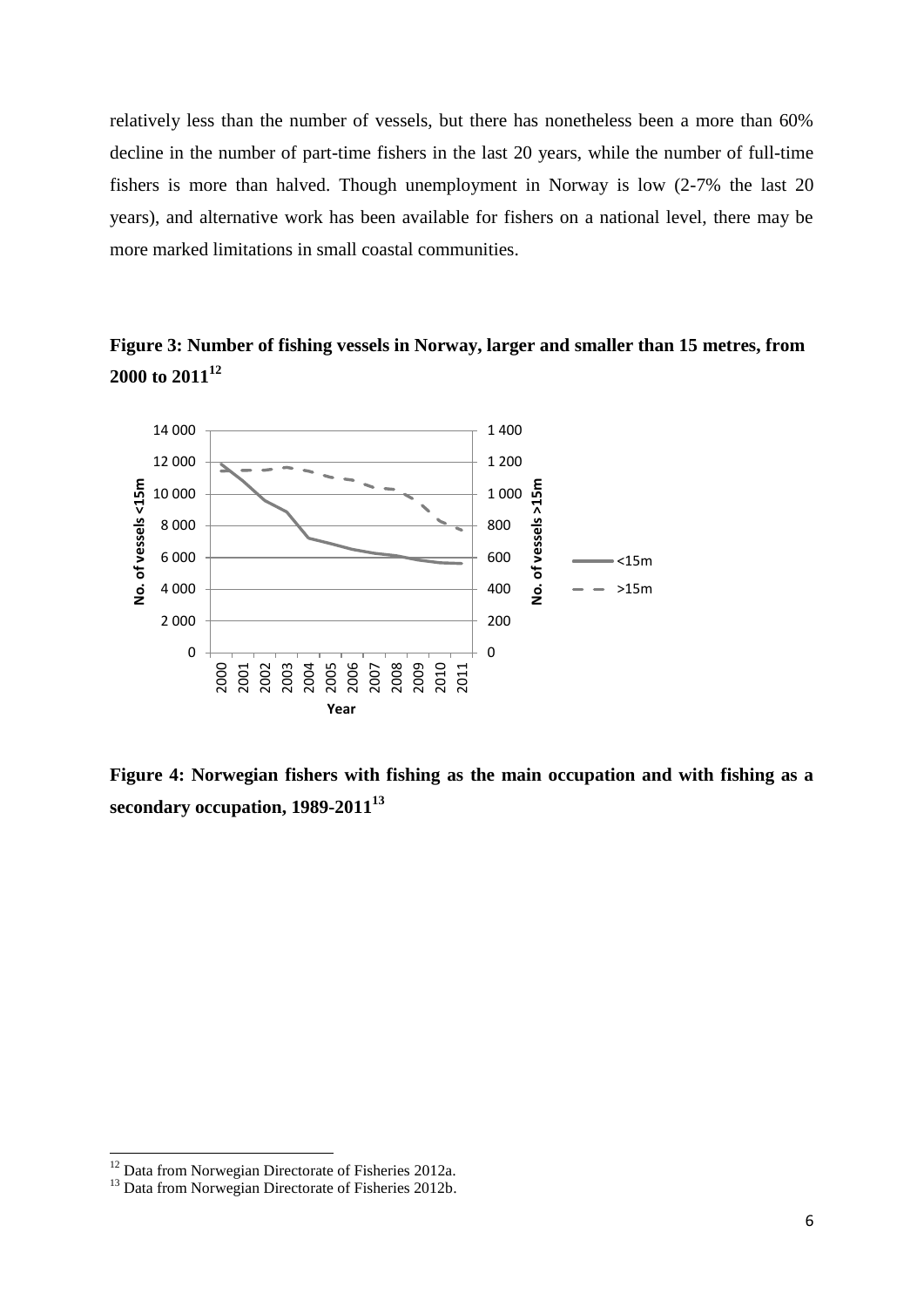

Since 1980 the average operating margin (or earnings before interest and tax in percent of total revenue) in the Norwegian demersal fisheries has fluctuated between -0.6 and 12.8%, with an average of about 6% (see Figure 8). On average, negative operating margins are only found in the years 1989 and 2003, the former year when the coastal fishery was abruptly halted in April, and the latter marked by a substantial price decline, illustrating that the profitability of the fishery depends both on the state of the ecosystem and the market situation.

The rebuilding of the NEA cod fisheries has involved both international collaboration with Russia, as well as national cooperation between government, researchers and fisheries interests, as will be presented in the following. $^{14}$ 

#### **3. Management**

Since 1975 the NEA cod stock has been managed collaboratively by Norway and Russia (then the Soviet Union) in the Joint Norwegian-Russian Fisheries Commission (JNRFC). Here the total allowable catch (TAC) of shared stocks as well as shares to each party and third countries are determined. Since 2004 the annual NEA cod TAC has been determined by the agreed Harvest Control Rules (HCRs) as presented later.

 $14$  Eide et al. 2012.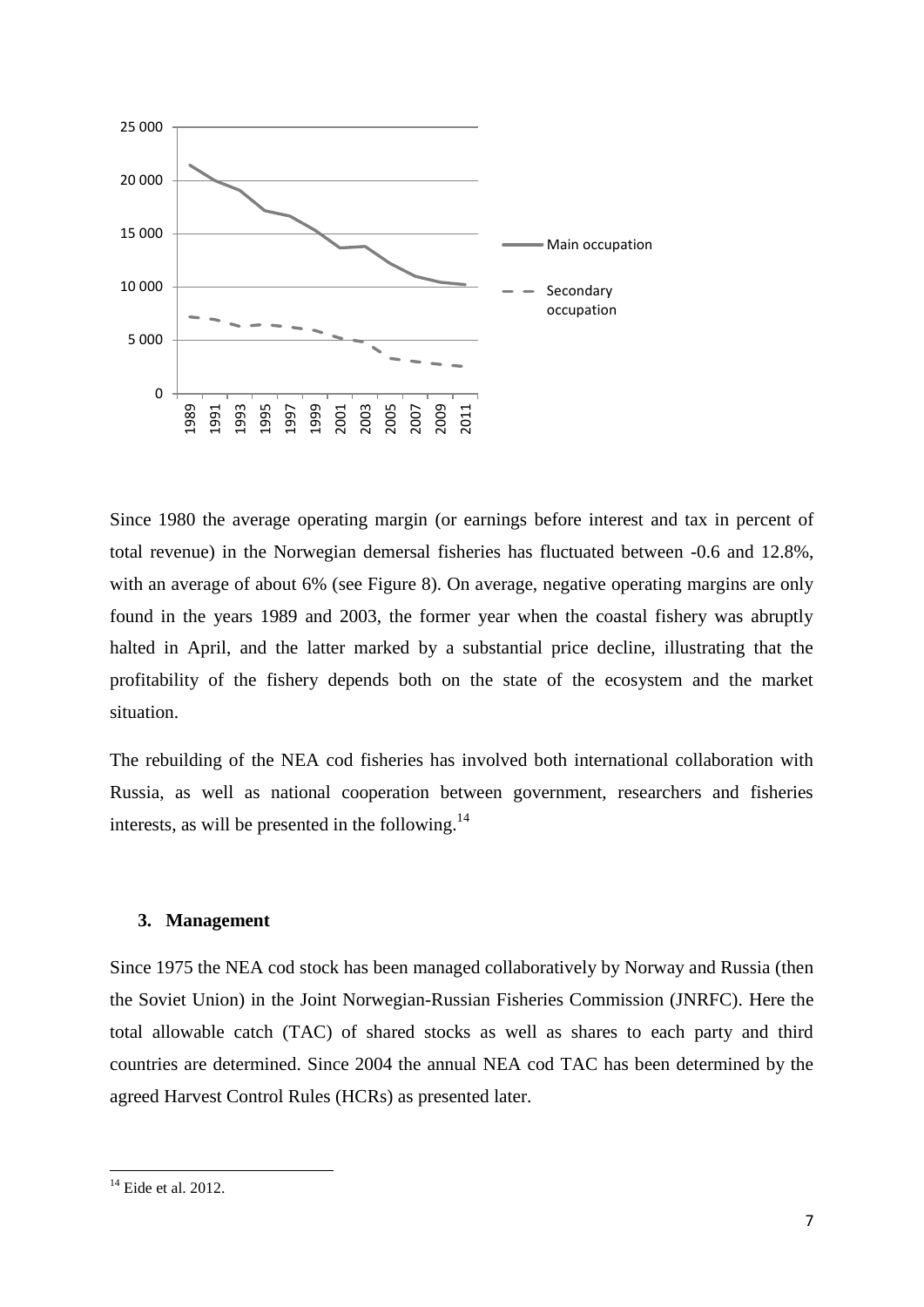In Norway fisheries are restricted by the *Act relating to the Management of Wild Living Marine Resources* (Havressursloven) of 2008 (and predecessors), and the *Act relating to the Regulation of Participation in Fisheries* (Deltagerloven) of 1999 (and predecessors). The former regulates all marine harvesting in order to secure sustainable and profitable utilization of living marine resources, while at the same time securing coastal settlement and employment. The latter law regulates access to commercial fishing activities, aiming to restrict fishing capacity to the available resources. In special cases of threatened or endangered marine species, the *Nature Diversity Act* comes into play setting out requirements for the protection and implementation of recovery strategies.

The Ministry of Fisheries and Coastal Affairs is responsible for the management of living marine resources. The Fisheries Directorate is the advisory and executive body under the Ministry. Monitoring, control, surveillance and enforcement are carried out by the Coast Guard, the Directorate of Fisheries, and the sales organizations.

There are several ways that stakeholders participate in the management of fisheries in Norway. The institution of consultation via public hearing is central in Norwegian policymaking in general. The importance of securing legitimacy and compliance regarding management requires even closer ties to stakeholders, and policy suggestions from industry organizations are not uncommonly incorporated directly or alternatively with some revision into the management. This encourages constructive policy suggestions from stakeholders.<sup>15</sup> Collaboration through research is also common, e.g. in the development of fishing gear with lower environmental cost, such as the sorting grid for trawls. The Advisory Meeting for Fisheries Regulations is a biannual public meeting where fishermen's associations, industry organizations, trade unions, the Sami Parliament, local authorities, and environmental organizations as well as other stakeholders may participate and express their opinions.

In 1989, the initial response to the crisis was to work towards ensuring that the capacity of the fleet was better suited to the available fish resources. This was done by asserting the TAC, limiting access, decommissioning, reducing subsidies, implementing individual vessel quotas (IVQs) in the coastal fleet, group quotas, and conditionally transferable rights. Even prior to 1989 there were relatively strict access limitations through licensing and vessel quotas in the trawler fleet. On the biological side, it is important to note that cod are predatory and flourish according to availability of prey fish and ecosystem health. So a broader multispecies

<sup>&</sup>lt;sup>15</sup> Anon 2010a: 15.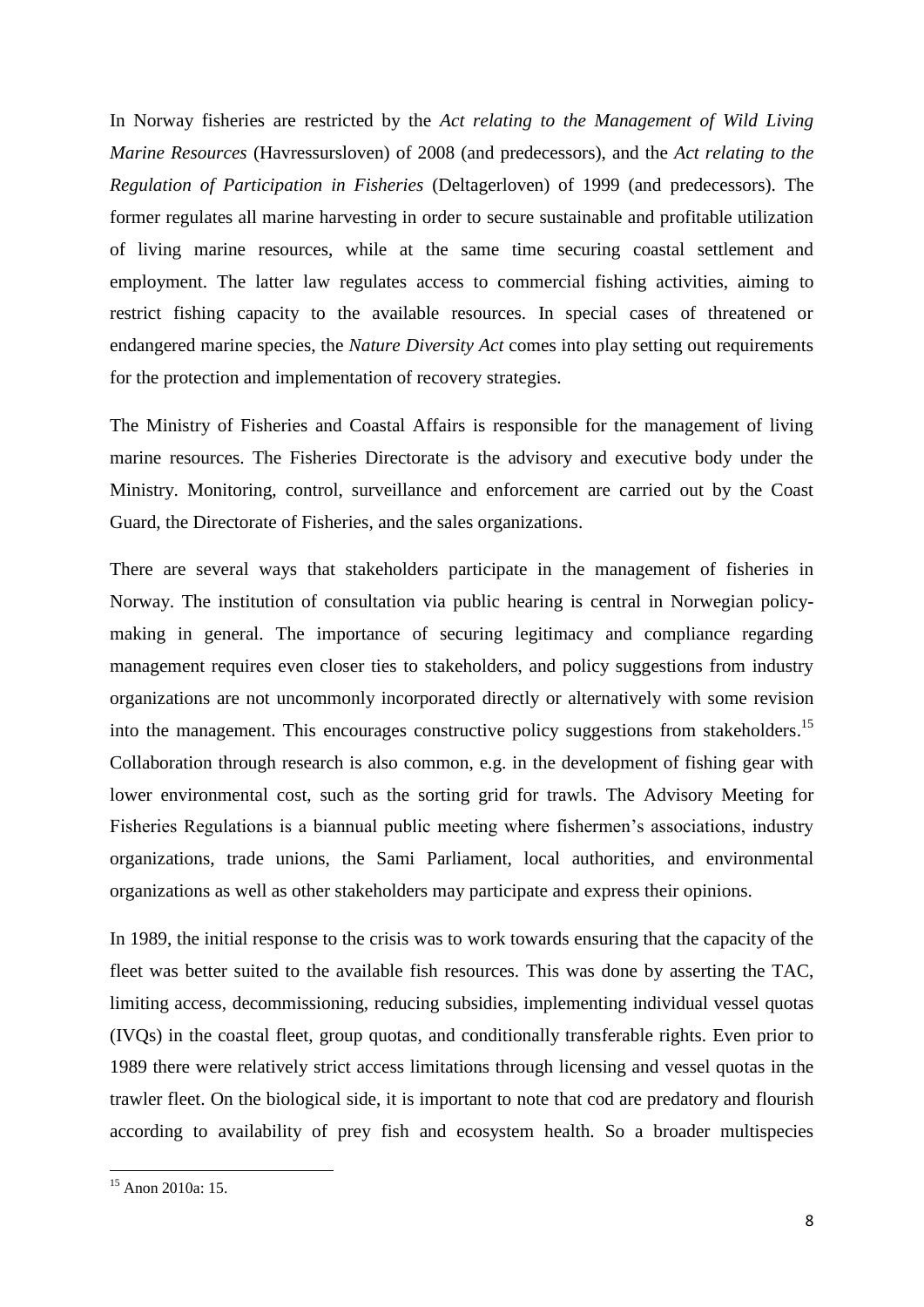approach to managing fisheries was implemented, as the joint Norwegian-Russian management of the capelin stock became a function of predation by cod stock. Hence capelin harvest was only allowed once the expected capelin spawning stock had exceeded a certain level necessary to reproduce well. The capelin stock should first serve as prey for the more valuable cod before being harvested for its own lower market value. Management alternatives were based on reference points related to different fishing mortality (F) rates, which later were used as the basis for the new precautionary values.<sup>16</sup>

#### **4. Restructuring the fishing fleet**

Since the 1989 crisis a number of institutional changes have taken place. It was known even in the early 1980s that subsidies were negatively impacting the fishery by exacerbating already high effort levels. The phasing out of a number of different subsidy mechanisms reduced subsidies to Norwegian fisheries by more than 80% from 1991 to 1996.<sup>17</sup>

In political terms the coastal fleet is considered the backbone of the Norwegian fishery. Trawl fleet owners were apprehensive that capacity reducing measures leading to increased efficiency in the trawl fleet would result in political pressure to transfer quota from trawlers to coastal vessels. In order to reduce the number of trawler vessels, owners required security that their harvest share would remain unchanged. The Norwegian Fishermen's Association therefore recommended the so-called *Trawl Ladder,* which determined the relative share to both trawler and coastal vessel groups, dependent on the size of the TAC. This sharing system was implemented by the Ministry of Fisheries in 1990 and functions in a revised version today. 18

Decommissioning has been applied in Norwegian fisheries since the 1960s, in some cases combined with financial aid for vessel renewal. The results of decommissioning are mixed; though the reduction in some vessel groups has been advantageous, leading to higher vessel quotas and an improved economic situation, the total capacity of the fleet has not been reduced, i.e. the reduction in vessel numbers has not been able to compete with technological development. 19

<sup>&</sup>lt;sup>16</sup> Bogstad and Gjøsæter 1994.

<sup>&</sup>lt;sup>17</sup> Flaaten and Isaksen 1998.

<sup>&</sup>lt;sup>18</sup> Armstrong 1999: 79.

<sup>&</sup>lt;sup>19</sup> Anon 2007, 76.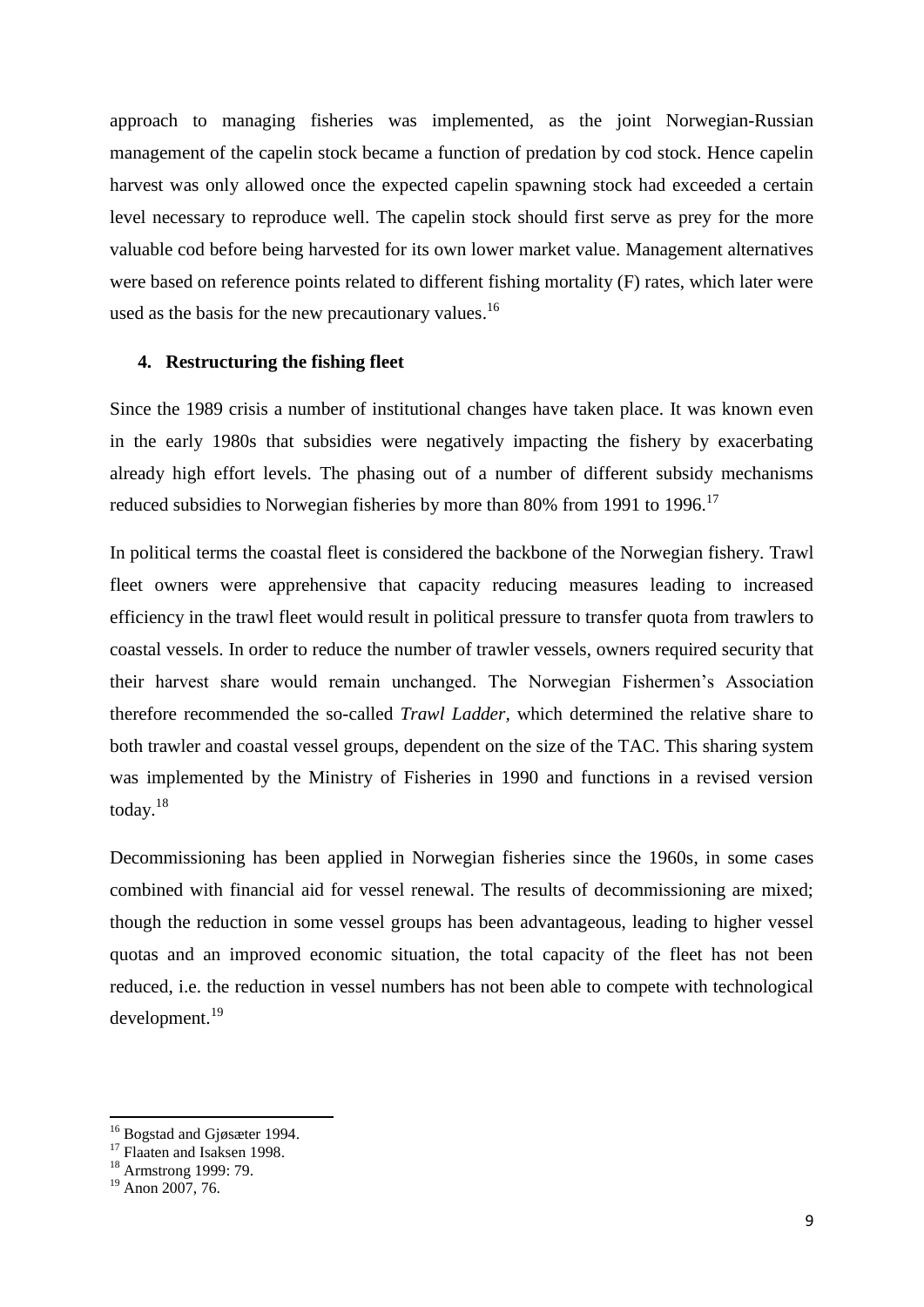From 2003 to 2008 a decommissioning tax on all harvests was implemented in order to contribute to the funding of decommissioning of coastal vessels under 15m. Overall the industry funded just over 50% of the decommissioning. This lead to an approximately 15% reduction in the number of vessels under 15m in the time period 2003 to 2009, taking out a total of just over 400 vessels. $^{20}$ 

In 1990, individual vessel quotas (IVQs) were implemented for the first time for NEA cod fished by coastal vessels, as proposed by the Norwegian Fishermen's Association. The IVQs were handed out gratis by the Ministry of Fisheries and Coastal Affairs, and varied dependent on vessel size. In order to obtain an IVQ the individual vessel had to fulfill certain requirements as regards historical catch. $21$  Those that did not fulfill these requirements were allowed to harvest in an open group. Participation in the closed coastal vessel group was and still is limited by annual permits in combination with IVQs, the basic quota of the vessel. The trawler fleet is limited by licenses. The Norwegian share of the TAC is allocated to different vessel groups, whereupon quotas are distributed between vessels holding the necessary licenses for participation in the groups. The authorities can withdraw permits and licenses if required conditions are not met, and new licenses and permits can be allocated. Licenses and annual permits are issued to vessels, and follow the vessel when traded, if authorities give permission for this – and they usually do.

Since 1990 there have been various schemes in place allowing the trawler fleet to take vessels out of the fishery and transfer their NEA cod quota rights for a given number of years,  $^{22}$  i.e. a form of transferability was introduced. In 2005 these transfers were made permanent, before they again were made time restricted in 2007, resulting in the quotas returning to the common pool of quota after a certain number of years. There are currently two lower court judgments contesting the state's right to convert the previously permanent quotas to time restricted quotas, but this has been appealed by the Ministry of Fisheries and Coastal Affairs. In 2003 coastal vessels over 15m, and in 2007 also vessels down to 11m, were allowed to collect basic quota from two or three vessels onto one vessel. These transferred quotas were made time limited from 2007. An assessment carried out in 2009 by the Ministry of Fisheries and Coastal Affairs finds the transferable rights system to be more effective than

1

 $20$  Anon 2009a.

 $21$  Armstrong and Clark 1997; 207, Hersoug 2005.

 $22$  Anon 2007.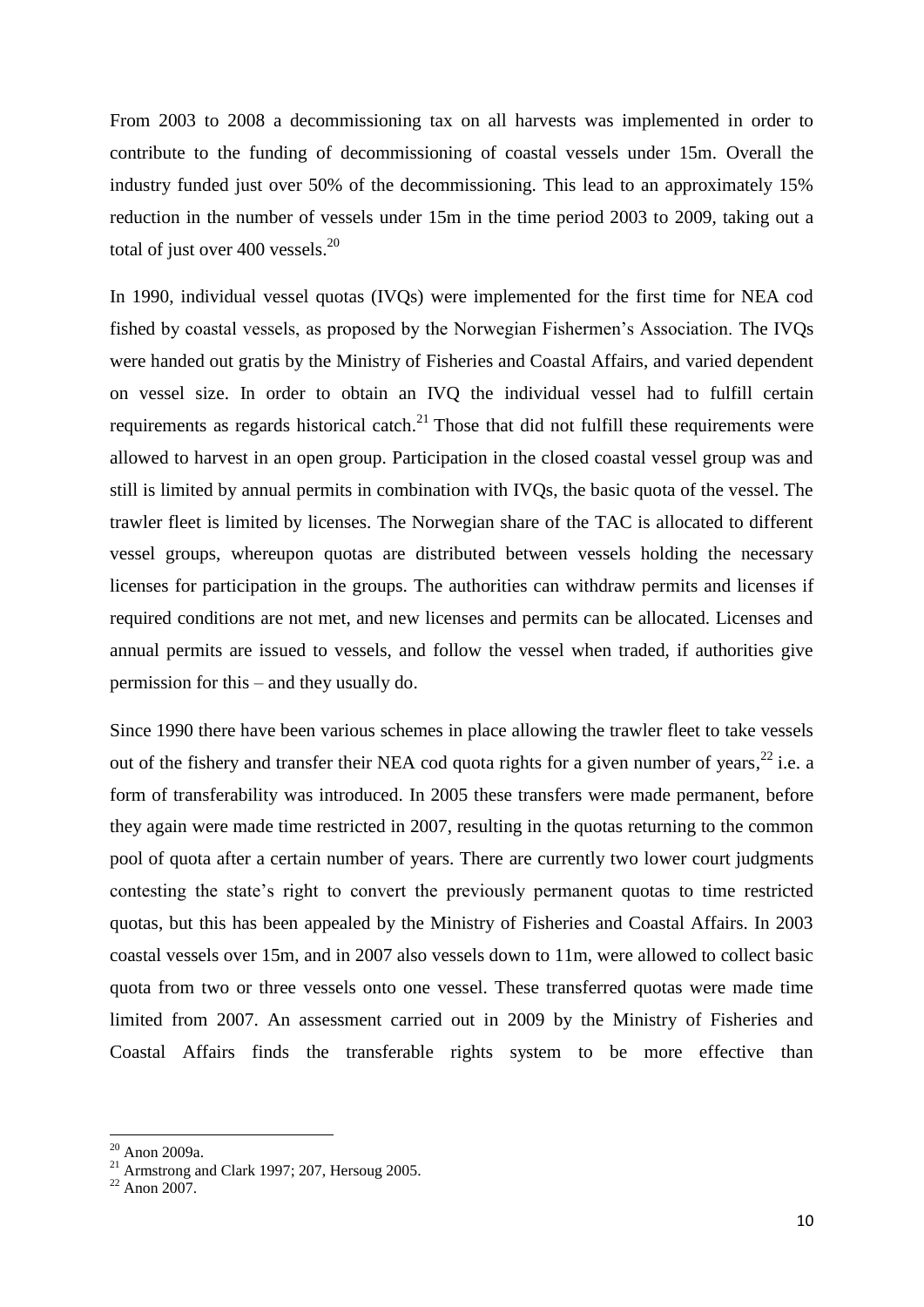decommissioning with regards to the aims of adjusting the size of the fishing fleet to the available resources and improving the economic situation of the remaining vessels.<sup>23</sup>

A number of safeguards or restrictions in transferability of quotas were implemented in order to secure political acceptability and management goals connected to the fisheries, such as broad coastal settlement and a diversified fleet. Deduction of quota when transferring between vessels, as well as no transferability between vessel groups are mechanisms put in place to secure the above. There are also limitations with regards to transferability between regions.<sup>24</sup>

#### **5. Rebuilding the stock**

The efforts to rebuild the Norwegian cod fisheries are highly dependent on the stock management collaboration with Russia in the JNRFC. In 1997 the JNRFC agreed that the NEA cod SSB precautionary level should be 500,000 tons, as suggested by the International Council for the Exploration of the Seas (ICES), and the fishing mortality in the following years was to be reduced to under  $F_{med}=0.46$ . In 1999 the JNRFC reiterate this aim for the SSB, but change the fishing mortality goal to  $F_{pa}=0.42$  (later adjusted to 0.40). No specific timeframe was set for the reaching of these goals. The same year Norway stated in the protocol that NEA cod quota was set too high relative to the advice from ICES, but chose to take into account the difficult situation of the people of North-West Russia and therefore accepted a higher level of fishing mortality. $25$ 

The decline in the NEA cod stock in the mid-1990s was also believed to be a function of prey and predator availability (Hamre 1994; 2003), and this lead to increasing realization that fisheries cannot be managed in a single stock perspective. Biological models were developed to include the central species in the Barents Sea, such as cod, herring and capelin. Stock assessments of e.g. capelin, a key prey species for cod, are carried out taking into account the consumption by cod. Hence TACs for capelin are dependent upon the prior and expected cod consumption.<sup>26</sup> In 2003 the JNRFC agreed to a management strategy where TACs for capelin should ensure a capelin SSB of at least 200,000 tons with a 95% probability.<sup>27</sup>

Despite strong external pressure, Norway has underlined the need to manage also marine mammals from an ecosystem perspective, where harvesting of seals and minke whales should

<sup>&</sup>lt;sup>23</sup> Anon 2009a: 21.

 $^{24}$  Hersoug 2005.

<sup>&</sup>lt;sup>25</sup> JNRFC 1997, 1999: 2.

 $26$  Anon 1999: 25.

 $27$  JNRFC 2003: 4.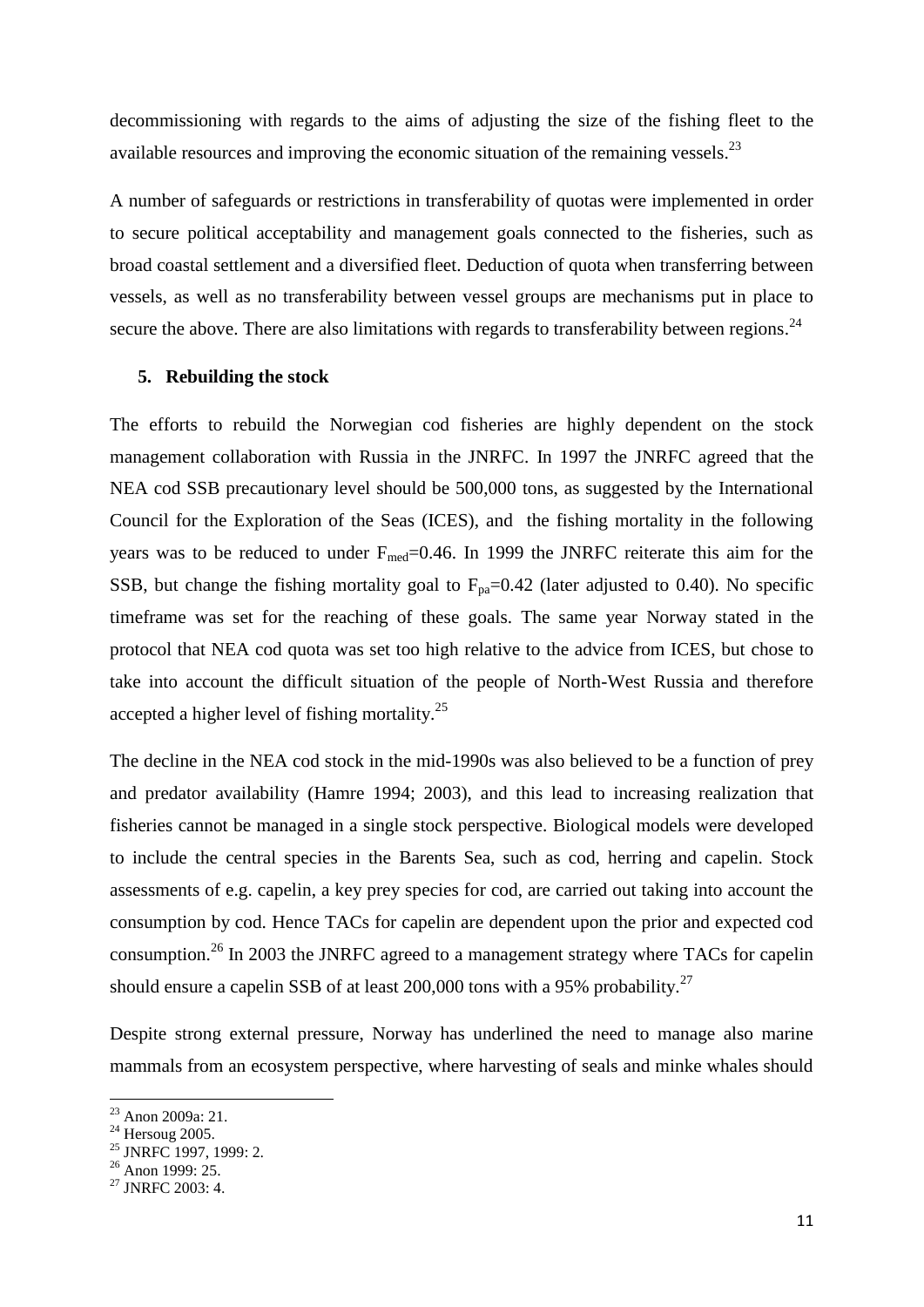be carried out in a sustainable manner. Subsidization of seal harvesting (and to some degree whaling) has been defended from the economic perspective of competition between marine mammals and the fishing industry for commercially valuable prey such as  $\cot$ .<sup>28</sup>

For decades it has been known that harvesting less of the immature cod is beneficial to the stock. This is one of the reasons behind the agreement of Russian access to Norwegian waters, as Russian waters have greater prevalence of juvenile NEA cod than Norwegian waters. The two countries also collaborate with regards to technical measures, such as minimum mesh and fish size, as well as sorting grids for trawling.

After an initial aim of constant TAC, the JNRFC agreed to implement a harvest control rule (HCR) from 2004.<sup>29</sup> This HCR estimates TAC for the three following years based on  $F_{pa}$ . Each year the TAC is updated similarly for the three following years based on a stochastic projection model (PROST). However, TAC is not usually allowed to change more than +/- 10% compared to the previous year. If the SSB falls below the precautionary approach level (B<sub>pa</sub>), the TAC is reduced according to a linear measure between F<sub>pa</sub> and F=0 for the SSB=0.<sup>30</sup>

By 2008 the NEA cod stock was considered to be in such good condition that the restrictions on TAC increases in the HCR were disregarded.<sup>31</sup> In 2009, in light of the strong NEA cod stock, the JRNFC decided that there was a need to set criteria that ensure a minimum fishing mortality of 0.3.<sup>32</sup>

The implementation of port state control (PSC) in the Northeast Arctic Fisheries Commission (NEAFC) area since 2007 is believed to have had a positive effect on IUU fishing of NEA cod<sup>33</sup>. Before landing, vessels must send notice to the port state, who notifies the fishing vessel's flag state in order to verify legality of catch, and the subtraction from the vessel's allocated quotas. Furthermore, a significant percentage of the landings are to be inspected. Blacklisted vessels are not permitted to call at ports of the NEAFC member states.

As mentioned earlier, monitoring and control is carried out by three entities, the Coast Guard, the Directorate of Fisheries and the sales organizations. The Coast Guard carries out control at sea through inspections of catches and fishing gear and the checking of logbooks, while the

 $\overline{a}$ 

 $28$  Anon 2009b: 8, and Flaaten 1988.

<sup>&</sup>lt;sup>29</sup> JNRFC 2002: 2.

<sup>30</sup> JNRFC 2007: 3.

 $31$  JNRFC 2008: 3.

<sup>32</sup> JNRFC 2009: 3.

<sup>33</sup> ICES 2010.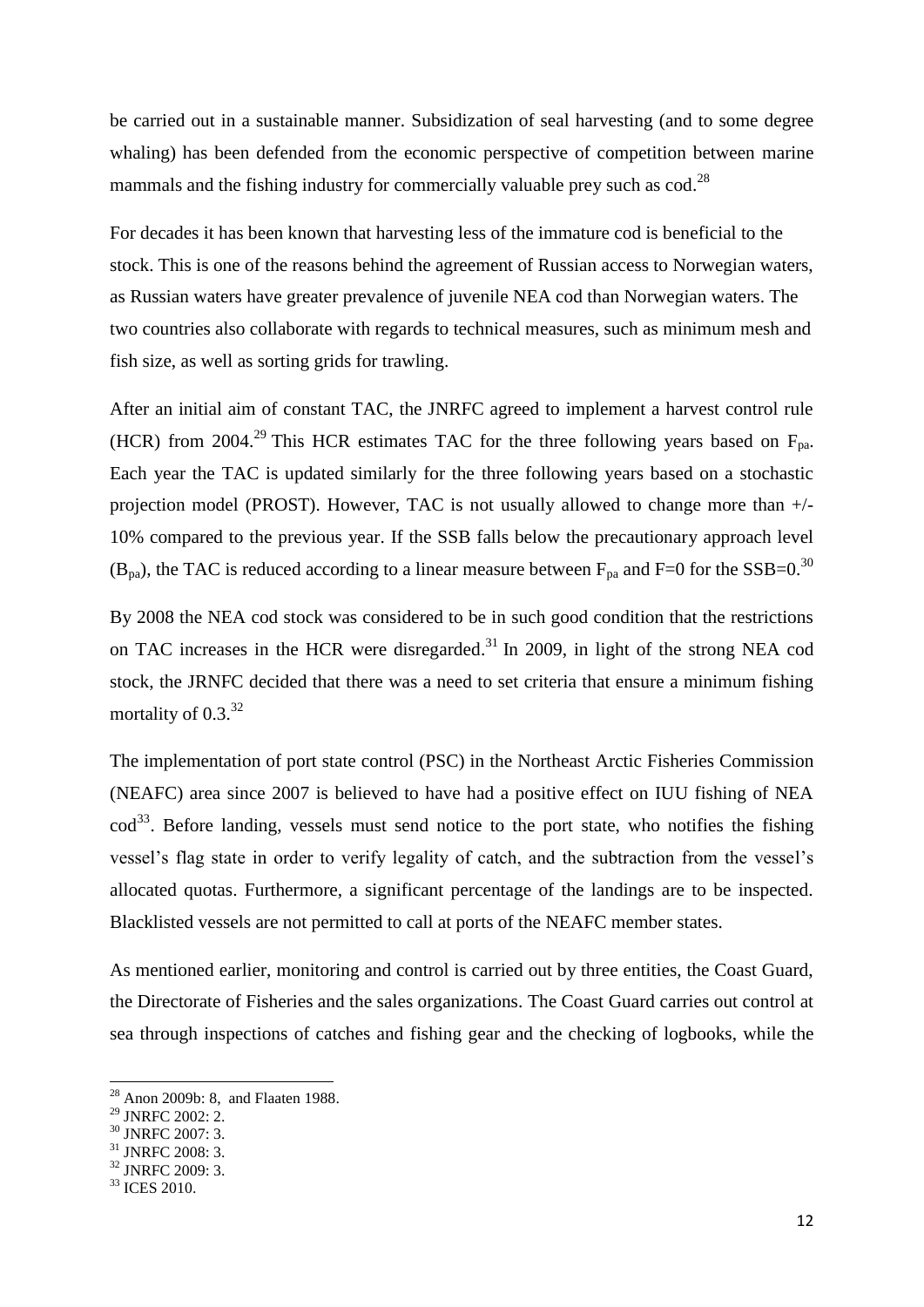sales organizations control landings and thereby quotas. The Directorate of Fisheries controls both on land and at sea, via fisheries inspections and surveillance on the fishing grounds, satellite surveillance (VMS), quayside control of logbooks, as well as sales control. Sealing vessels have on-board observers reporting to the directorate.

An overview of the rebuilding measures is given in Table 1.

| Type of measures           | Rebuilding measures                                                                                                 |  |
|----------------------------|---------------------------------------------------------------------------------------------------------------------|--|
| Output controls            | - TAC (previously coastal vessels were allowed to<br>continue harvesting even after the national TAC was<br>fished) |  |
|                            | - Group quotas                                                                                                      |  |
|                            | - IVQs                                                                                                              |  |
| Input controls             | - Vessel licenses                                                                                                   |  |
|                            | - Annual permits                                                                                                    |  |
|                            | - Decommissioning                                                                                                   |  |
| <b>Economic Incentives</b> | - Reduced price subsidies                                                                                           |  |
|                            | - Transferable rights                                                                                               |  |
|                            | - Subsidies for marine mammal harvesting                                                                            |  |
|                            | - Subsidies for raw fish transportation                                                                             |  |
|                            | - Taxes and fees (cost recovery, decommissioning,<br>tax, etc.)                                                     |  |
| <b>Technical measures</b>  | - Increased minimum mesh size                                                                                       |  |
|                            | - Increased minimum fish size                                                                                       |  |
|                            | - Sorting grid for increased trawl selectivity                                                                      |  |
|                            | - Closed areas with high young fish by-catch                                                                        |  |
|                            | - Trawl closure areas                                                                                               |  |

**Table 1: Overview of rebuilding measures**

We evaluate the NEA cod fisheries rebuilding process based on the stated biological, economic and social goals. The development of the NEA cod stock, and especially the SSB (see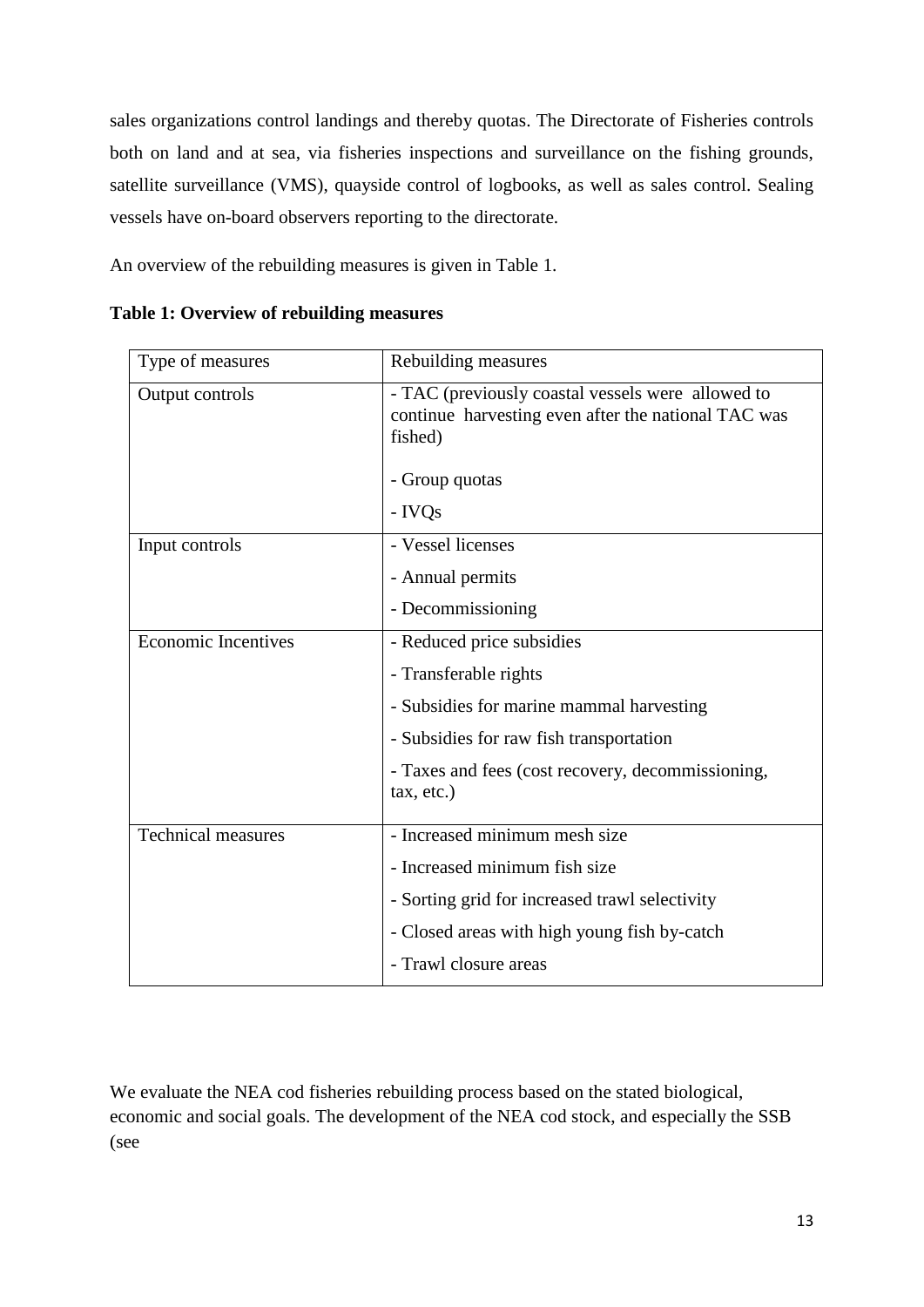Figure 5 and

Figure 6), as well as the economic situation in the fleet (see Figure 8), show a degree of success. In the last nine years, the fishing mortality has been well within the limit set, and the same for SSB since 2003 (see

Figure 5 and

Figure 6). This is achieved with relatively high total landings in this time period (see

Figure 7), and as seen in Figure 8, the average operating margin has been positive after 2003, though fluctuating. That said, it must be added that the environmental conditions, such as temperature and maturation changes, have been advantageous in these latter years, assisting the positive biological development. It still remains to be seen whether the management will secure stability over time, both ecologically and economically.

**Figure 5: Fishing mortality (MeanF), fishing mortality target (Fpa) and fishing mortality limit (Flim), 1980-2011<sup>34</sup>**



<sup>&</sup>lt;sup>34</sup> Data from ICES 2012a.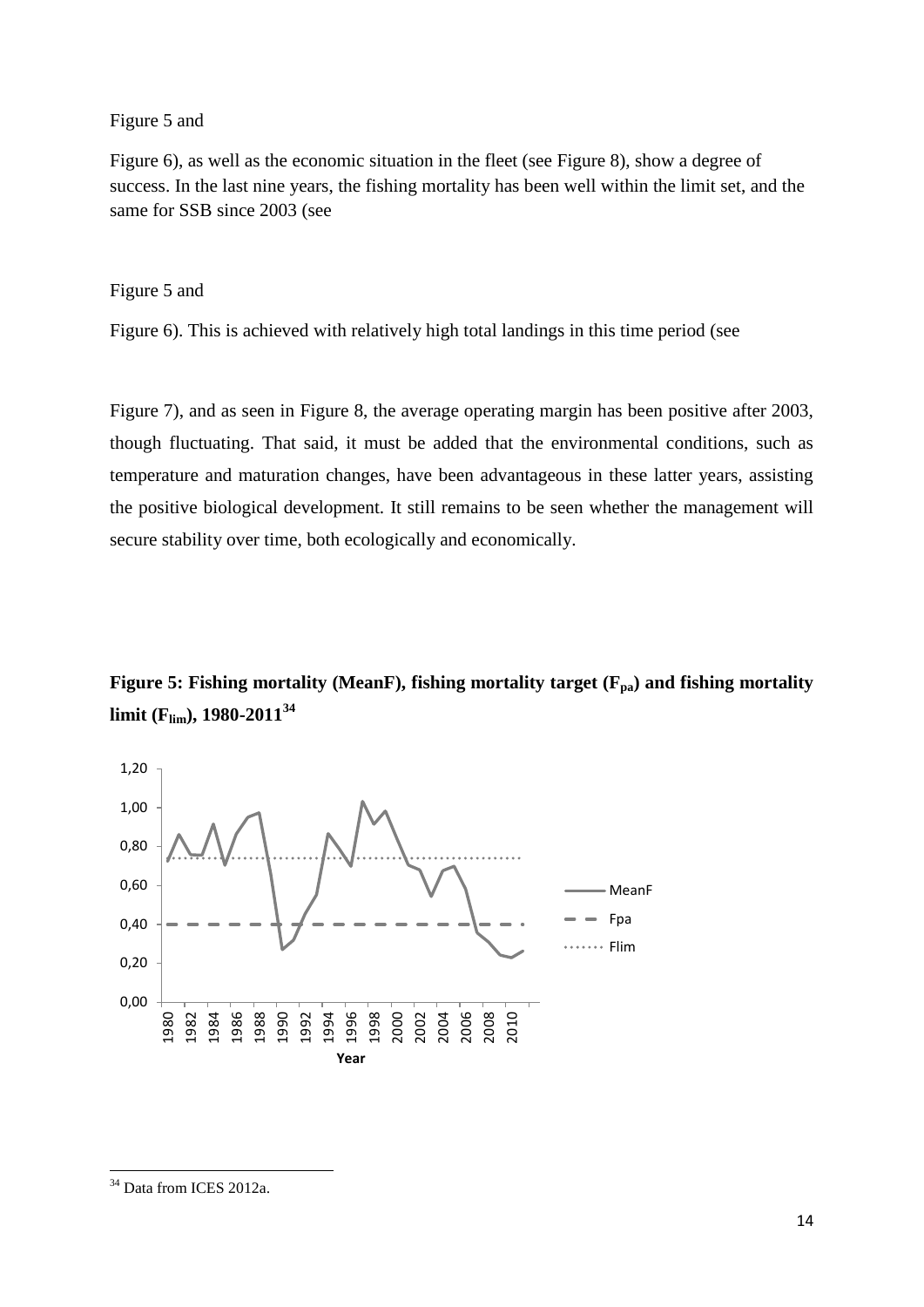**Figure 6: Spawning stock biomass (SSB), spawning stock biomass target (Bpa) and spawning stock biomass limit (Blim), 1980-2012<sup>35</sup>**



**Figure 7: Total NEA cod landings in tons, 1980-2011. Landings include unreported landings<sup>36</sup>**

<sup>&</sup>lt;sup>35</sup> Data from ICES 2012a.

<sup>&</sup>lt;sup>36</sup> Data from ICES 2012a.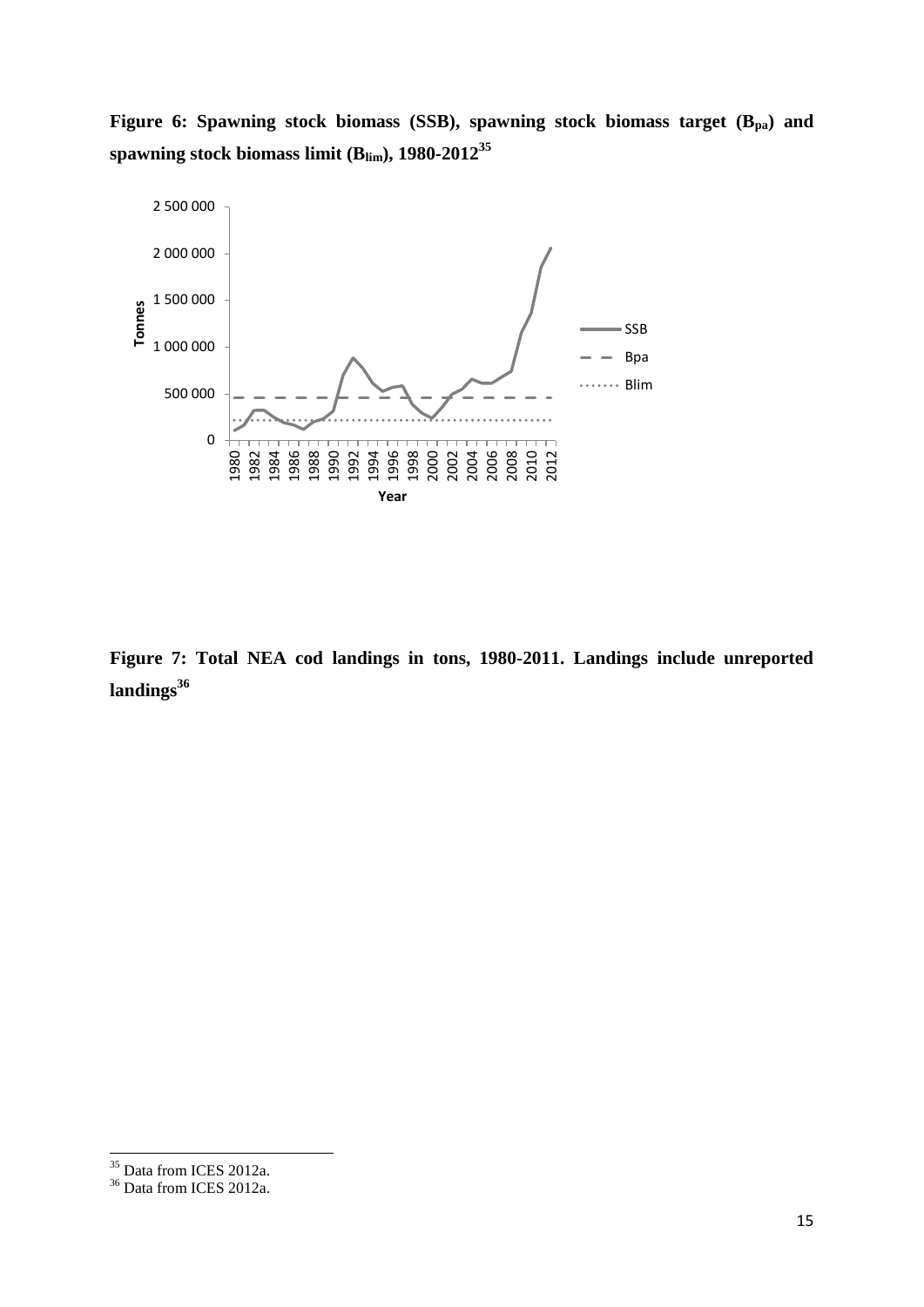

#### **6. Results**

#### **6.1. Economic Aspects**

As stated above, the Norwegian NEA cod fisheries are in part a transferable quota system. The conditionality of transferability results in a less than economically optimal distribution of quotas, i.e. fewer limitations regarding transferability would increase the economic rent in the fishery. Since Norwegian fisheries policy consists of social goals as well as economic ones, the current management can be seen to be more in line with a multi-criteria optimization, as a broader set of sometimes conflicting objectives may modify the findings regarding the optimality of transferability based on simplified and idealized situations.<sup>37</sup> Hence there may be a trade-off between larger economic rents and other societal goals, such as securing viable coastal communities or a diverse fishing fleet.

Several indicators could be employed for the economic analysis of the fishery. The indicator most commonly used in the profitability analysis of Norwegian fishing vessels is Operating Margin (OM). OM measures the operating profit or Earnings before Interest and Tax (EBIT) in percent of total revenue. The necessary data needed to calculate this indicator is generally easily accessible in official statistics. The operating margin gives a good picture of the profitability of an industry over time, but has not been a yardstick for policy makers as such.

 $37$  Flaaten 2010.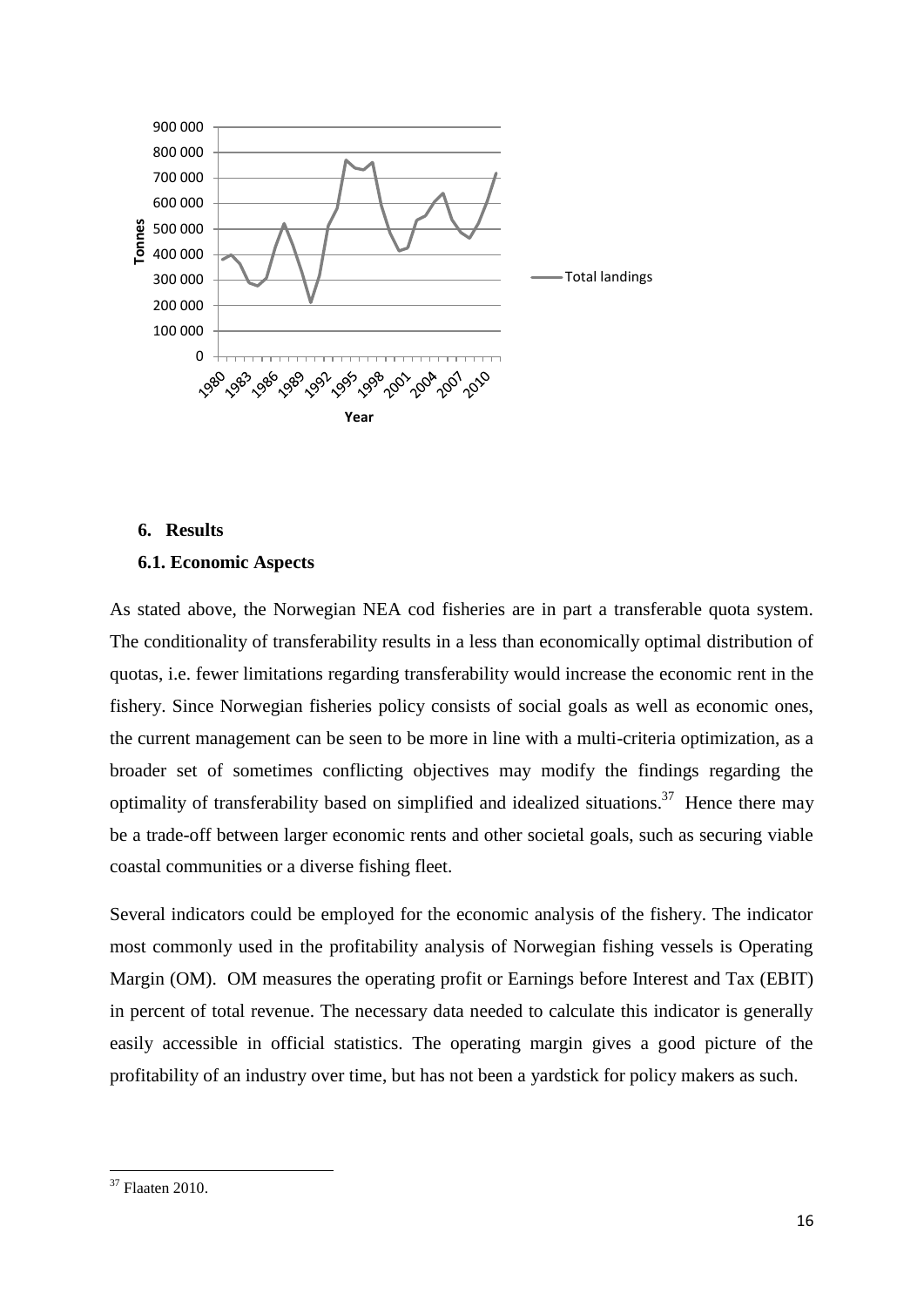In Figure 8 we observe the operating margin in demersal fisheries (where the NEA cod fisheries are the largest part) since 1980. The two years where the operating margin is negative, are the two crisis years of the fisheries, the former caused by stock decline and the latter by price decline. However, the average operating margin over the last 19 years has been greater than 6%, which though not directly comparable is similar to non-financial mainland Norwegian companies.

**Figure 8: Operating margin (OM) and Return on Capital (ROC) (%) in Norwegian demersal fisheries (1980-2011). 38**

**ROC numbers from 1994-1997 are for vessels 13m and larger, while 1998 -2011 encompass vessels 8m and larger, all from the Directorate of Fisheries.** 



The use of the OM indicator poses problems when comparing vessels groups. An alternative indicator is Return on Capital  $(ROC)^{39}$  or return on total assets employed, which measures earnings before tax plus financial costs in percent of the average capital employed. This indicator gives information on the profitability of a project compared to the opportunity cost of the capital. The opportunity cost is a yardstick for policy makers as it states the return on capital in the best alternative use. In the Norwegian profitability studies carried out by the Directorate of Fisheries, the yield of government bonds has been used as the opportunity cost.

1

<sup>38</sup> Data from Norwegian Directorate of Fisheries 2012c.

<sup>&</sup>lt;sup>39</sup> Also the ROC has its limitations, and alternative indicators are Return On Capital Employed (ROCE) and Return On Equity (ROE).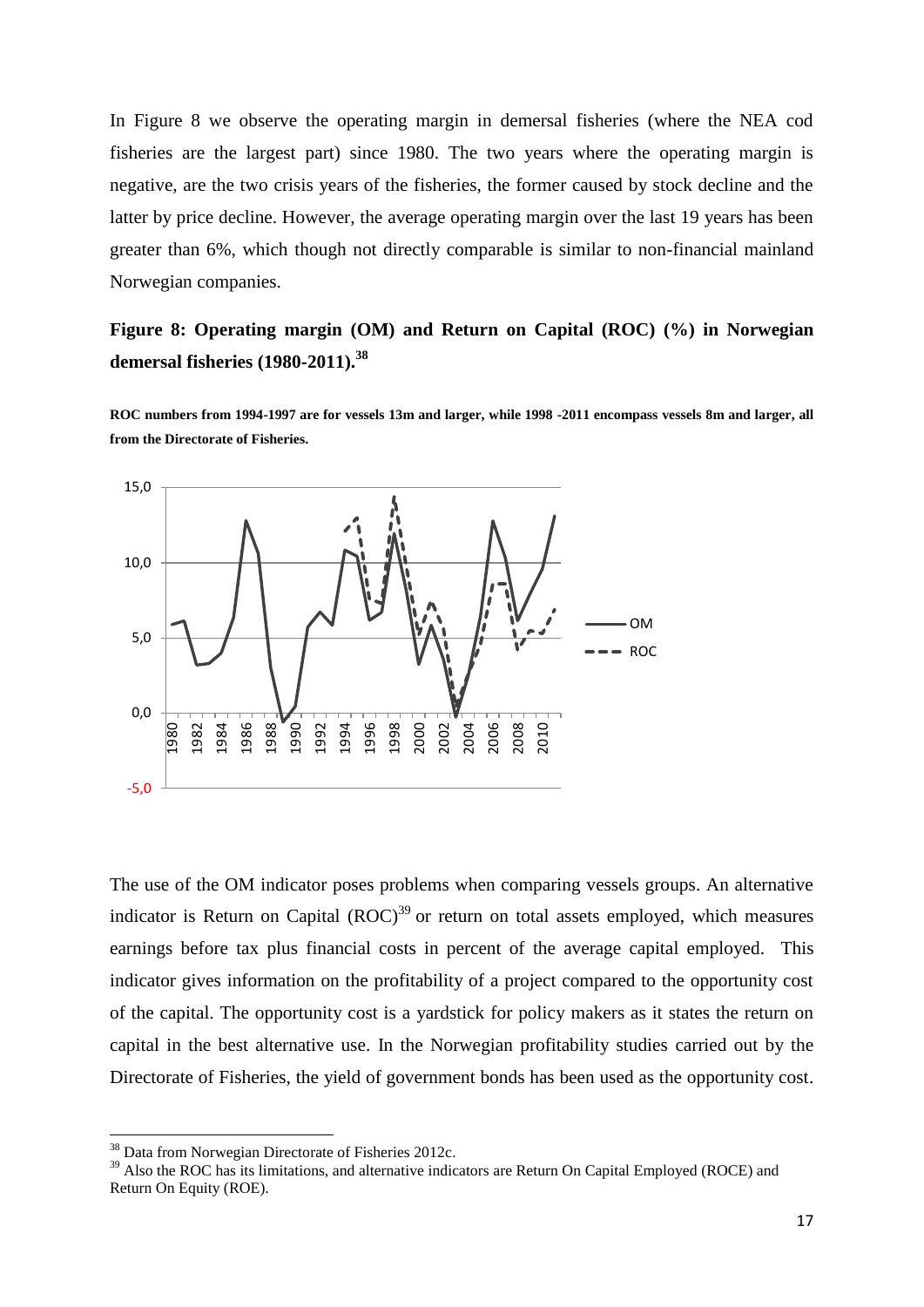In Figure 8 we can therefore compare ROC with the OM indicator from 1990 onwards. The figure shows that the two indicators demonstrate the same trends.

ROC is useful for comparing the profitability between different projects, in our case different vessel groups. The main difference between OM and ROC is the fact that OM use sales in the denominator, while ROC uses capital. If there were a constant relationship between sales and capital, both indicators would give the same ranking of the profitability of different vessel groups. That, however, is not the case. Furthermore, ROC makes differences in capital intensity more clear, which is the case between the two vessel groups that we present here.

A problem with ROC is the determination of the value of the total assets on the balance sheet or total capital employed. The book value is often underestimated compared to the true value of the assets. This is particularly true if the company has a tax incentive of using a depreciation plan that differs from the actual reduction in the value of the assets. A particular problem in analyzing the profitability of Norwegian vessels is how fishing rights are reported in the balance sheet. In many cases this value is not reported, but included in the vessel value (Flaaten et al 1995). From 2008 the Directorate of Fisheries has included certain fishing rights in the balance sheet. The fishing rights included are the time limited rights. Since 1994 the Directorate of Fisheries has published ROC data, which are also presented in Figure 8. This gives an average ROC of 7,2% for the period 1994-2011. It is natural to compare the fisheries to non-financial mainland Norwegian companies, where Statistics Norway presents data from 2007 to 2011. For this time period we find that the fishing vessels have an ROC of 6,1% against the non-financial mainland companies' average ROC of 8.4%. This supports the findings of Steinshamn,<sup>40</sup> that there is little or no resource rent present in the Norwegian cod fisheries.

From 2003 the Directorate of Fisheries not only published ROC for the whole fleet but also for coastal vessels (less than 28 meters) and ocean going vessels, separately. These numbers are presented in

[Figure](#page-17-0) 9.

<span id="page-17-0"></span>**Figure 9: ROC (in percent) for coastal vessels and ocean going vessels 2003-2011. 30 Ocean going vessels include trawlers and offshore vessels using conventional fishing gear.**

**<sup>.</sup>** <sup>40</sup> Steinshamn 2005.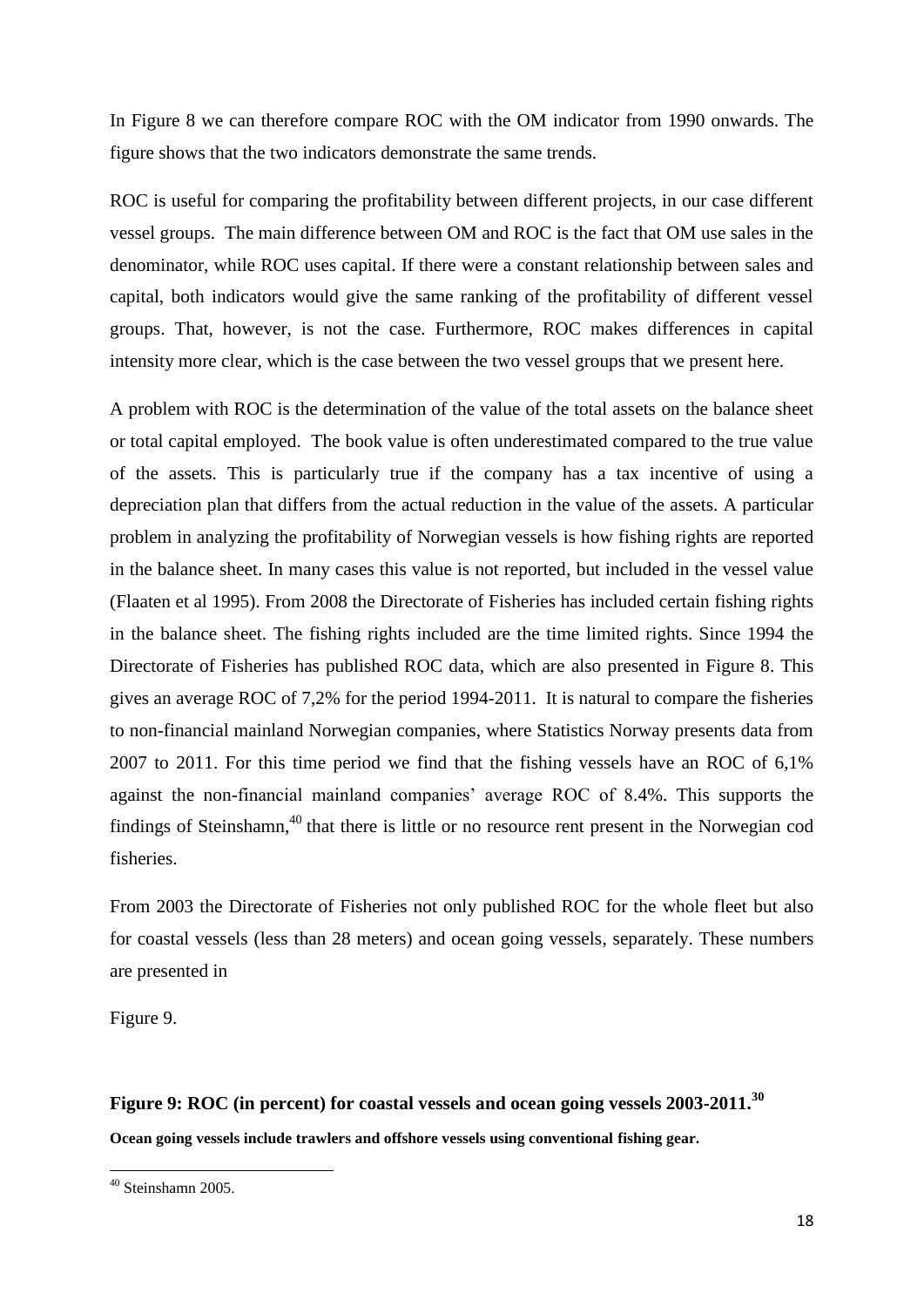

On average the coastal vessels have an ROC of 5.9% compared to 5.0% for the ocean going vessels. It is interesting to note that in the period 2003-2007 the coastal vessels had a higher ROC each year, but from 2008-2011 the ocean going vessels had higher ROC each year, with the exception of 2009.

There has been a rapid and substantial restructuring of quota for cod fisheries. Within the three vessel groupings - trawlers, offshore and coastal conventional gear vessels - transferred quota is now 58.1%, 57.1% and 23.6%, respectively, of the total quota base for cod. The substantially lower percentage for the latter vessel group is explained by the fact that not all vessels in this group are allowed to transfer quota.

The total costs of fisheries management vary around 9% of the catch value, depending on market values for fish and cost of services.<sup>41</sup>

In a model analyzing economic data from 2002 and average quotas from 1999-2002, Steinshamn<sup>42</sup> indicated that there was little or no resource rent present in Norwegian fisheries at that point in time. With no restrictions on transferability of quota, the resource rent potential in Norwegian fisheries was estimated to be around NOK 7 billion. As there has been a substantial reduction in the fleet since 2002, the presence of resource rent in Norwegian fisheries today seems probable. However, it may be expected that to a large degree this resource rent is to be found, partly invisible, in companies that have transferred quota and licenses between their own fishing vessels, or have sold such rights to other

 $41$  Anon 2010b.

 $42$  Steinshamn 2005.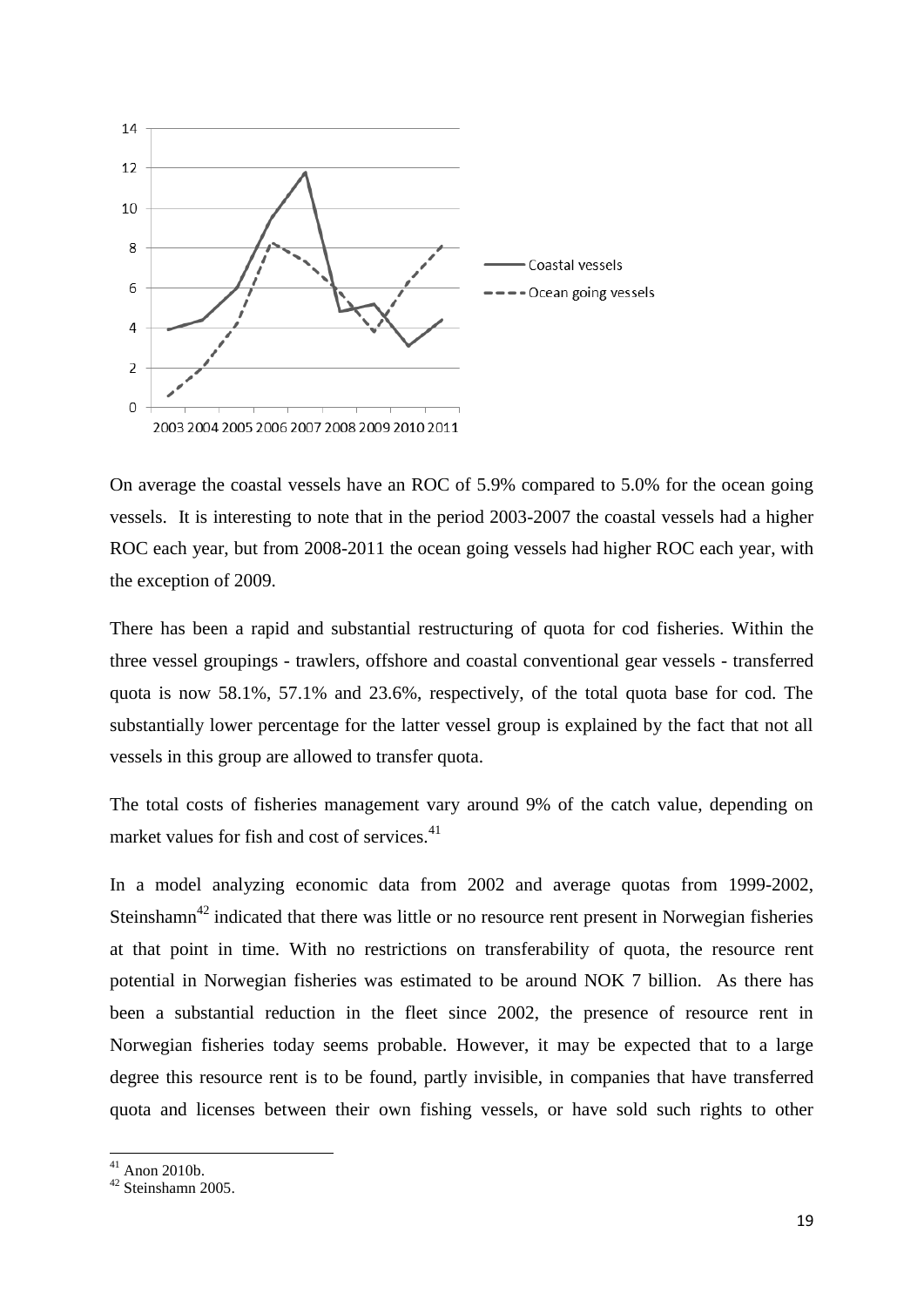companies.<sup>43</sup> There is currently no resource rent taxation in Norwegian fisheries, other than a partial cost recovery tax to cover control costs, of 0.2% of gross catch value.

#### **6.2. Social Aspects**

Over the years the Norwegian coastal communities' dependency on fisheries has declined, in part due to technological development. However, many communities still have strong fisheries interests. Hence the stakeholders in the rebuilding of the NEA cod stock are not just the fishers and the fishing industry, but also the coastal populace as a whole. This has led to broad interest in the management changes that have been carried out since 1990, and much controversy as well.

Norway has a strong tradition of stakeholder involvement through what has been coined a system of centralized consultation, where the ultimate authority lies with the central government after a consultative process of hearings.<sup>44</sup> Furthermore, this Norwegian comanagement structure with industry participation and consultation, to quite some extent has given user groups direct input into fisheries management. <sup>45</sup> The Advisory Meeting for Fisheries Regulations, which replaced the Management Council (Reguleringsrådet) in 2006, has opened up for greater participation of a broader set of stakeholders, such as environmental NGOs and the Sami Parliament, in addition to the traditional user groups.

In Norway the central equity issues in the rebuilding of the fishery are connected to geographical distribution and vessel group diversification. Furthermore there is a focus on resources belonging to the community, be that a community of fishers, coastal communities or the Norwegian populace as a whole. For instance there is a strong focus on transferability not resulting in concentration of quotas in one part of the country, or within one segment of the fleet. Hence sale of quotas between counties or vessel groups is not permitted.<sup>46</sup> Furthermore, the formal requirement that quotas (in excess of the basic quota connected to each vessel) fall back to the state after a set number of years, is meant to ensure that the fish resources remain in public possession. Despite the focus on distributional issues in the management, the transferability of quotas has indeed affected some communities – there are winners and losers in quota consolidation. However, changes in quota ownership have also allowed the

<sup>43</sup> Flaaten et al. 1995: 354.

<sup>&</sup>lt;sup>44</sup> Mikalsen and Jentoft 2003.

<sup>45</sup> Hersoug and Rånes 1997.

<sup>&</sup>lt;sup>46</sup> Despite formal rules against moving of quota vessels with licenses and permits from the North to the South, media reports indicate that such transfers are to some extent taking place.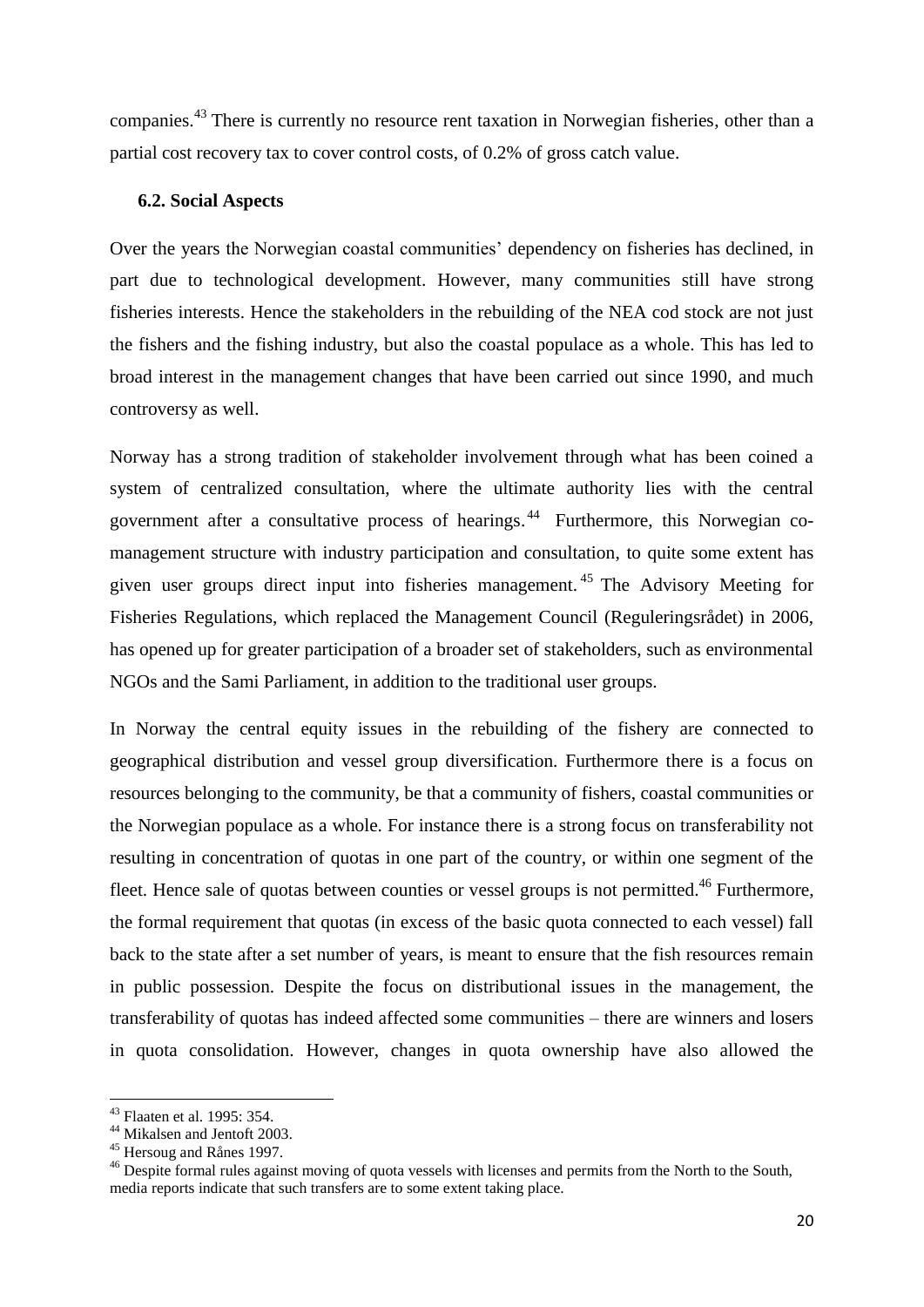consolidation of specific quotas, e.g. pelagic versus demersal quotas, allowing a greater degree of specialization. Clearly there has been increased concentration of quotas amongst fewer holders, but this has mainly been debated regarding the offshore fleet where the concentration has been most marked.

Though the decline in number of fishers has been most marked since the first management changes in the 1990s, the decline is by no means outstanding in this time period (see Figure 10), and reflects the general substitution of labor by capital in primary sector industries. According to a study carried out in  $2008^{47}$ , 66% of the fishers believed they would still be fishing in 5 years' time, while almost 20% expected to be retired by then. This may also explain why the study showed no great worry amongst fishers as regards recruiting crew for fishing. The attitudes to fishing were largely optimistic, with almost 80% stating they would recommend fishing to others.<sup>48</sup>





The average age of fishers in Norway has increased, as Table 2 shows. The share of fishers under 30 years of age is almost halved, while the share of those over 50 has increased more than 30%. Between the age of 30 and 50, the share has stayed largely unchanged. Since 2009 there has been a small increase, +1%, in fishers under 30 years of age. There has also been a

 $47$  Johnsen and Vik 2008.

<sup>&</sup>lt;sup>48</sup> It must be mentioned that the recent record TAC of cod has caused worry regarding market prices, as it is speculated that supply may swamp demand.

Data from Norwegian Directorate of Fisheries 2012b.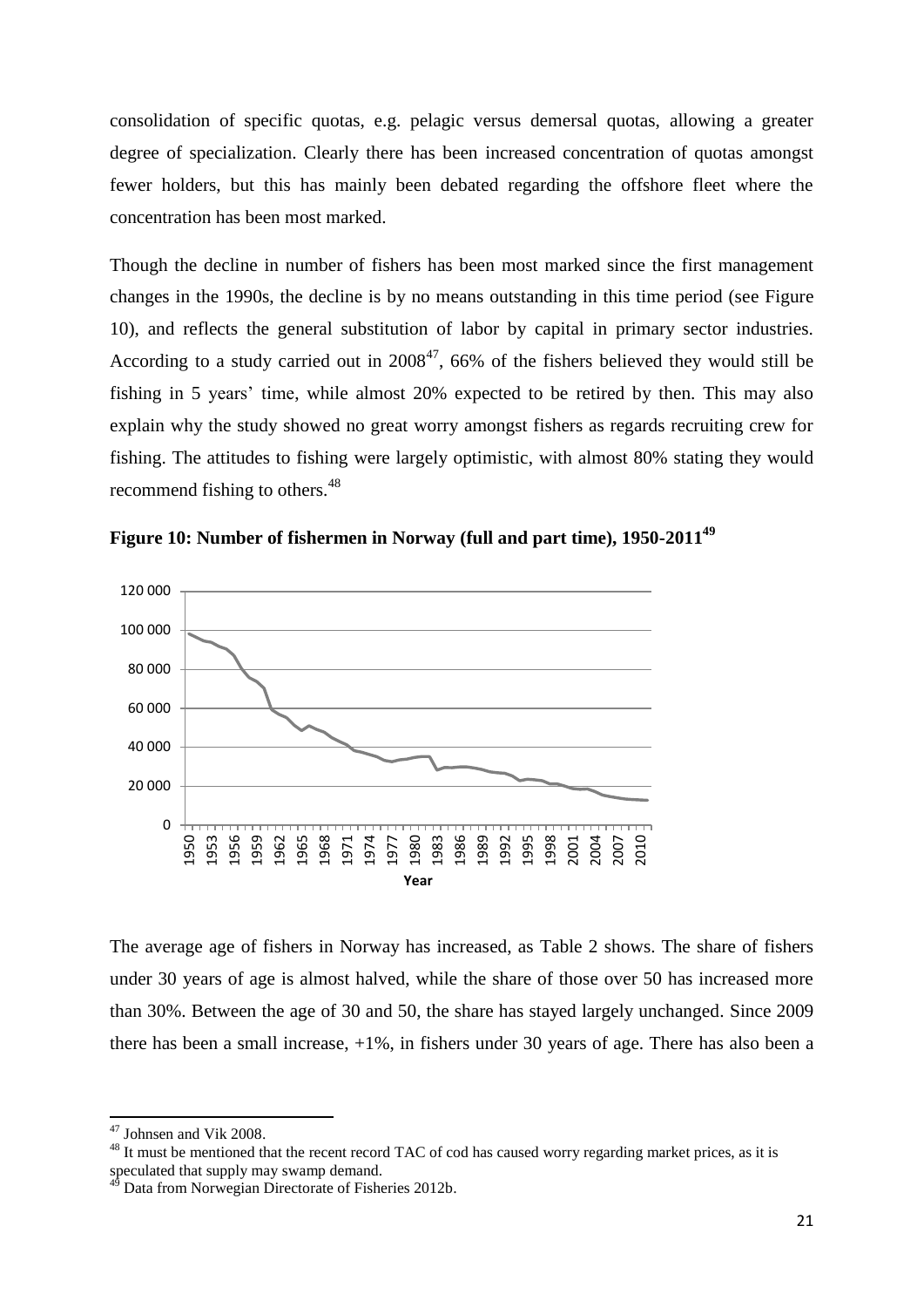small decline in fishers between the age of 30 and 50, with the same increase in fishers over 50 years of age.

In 2009 the Norwegian Ministry of Fisheries and Coastal Affairs put in place a total of 30 start-up grants, each the value of 250,000 NOK , and to 10 annual participation rights, in order to encourage recruitment of young fishers. The grants were allocated over a period of three years.<sup>50</sup> The scheme is continued in 2013, with some revisions.

**Table 2: Percentage of full-time fishers in different age groups for the years 1983 and 2011<sup>51</sup>**

|                                | 1983 | 2011 |
|--------------------------------|------|------|
| $<$ 30 years of age            | 31.4 | 17.7 |
| Between 30 and 50 years of age | 39.2 | 40.8 |
| >50 years of age               | 29.3 | 41.5 |

There have been a number of compensating mechanisms put in place to soften the effects of the restructuring of the fishing fleet. Decommissioning has allowed fishers to retire from the fishery with a comfortable compensation package. Furthermore, the quota deductions, i.e. the reduction in the transferred quota which then is divided among all remaining vessels, has attempted to also improve the conditions for the fishers who are unable or who choose not to buy additional quota.

The decline in number of vessels along the Norwegian coast varies geographically. In

Figure 11 we see how the West Coast and the northernmost counties are the hardest hit as regards the decline in active vessels, with the former having less than 70% of their 2001 numbers. It should be noted that the largest number of vessels are found in the northernmost counties; hence a reduction of 20% of the active vessels from 2001 to 2008 consists of more than 700 vessels in this case. The average size of vessels is significantly larger on the West coast than in Northern Norway.

# **Figure 11: Remaining active fishing vessels in three Norwegian coastal regions in 2002- 2011 compared to numbers in 2001\* 52 .**

<sup>&</sup>lt;sup>50</sup> Norwegian Ministry of Fisheries and Coastal Affairs 2009.

<sup>&</sup>lt;sup>51</sup> Data from Norwegian Directorate of Fisheries 2012d.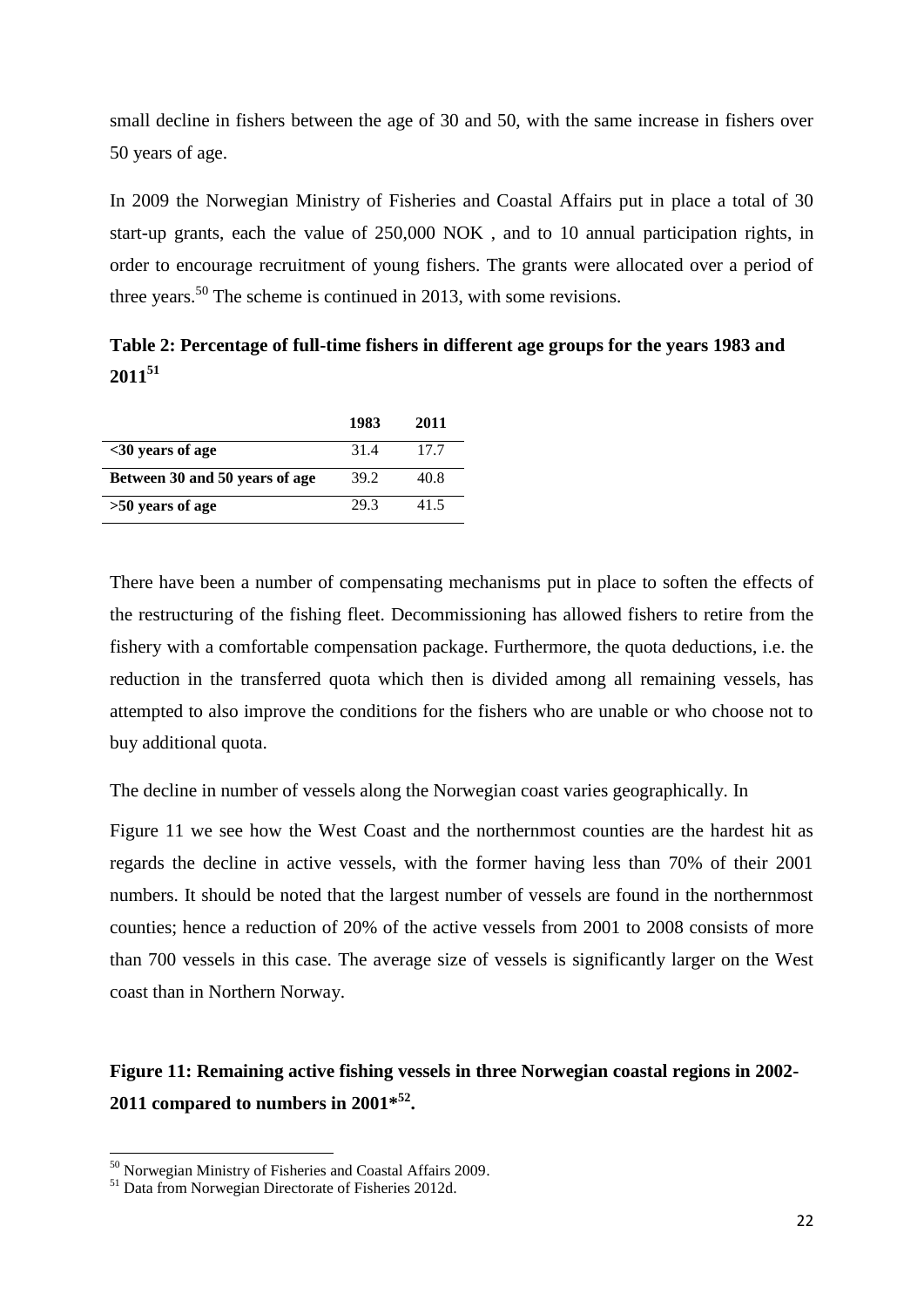**\*The West Coast includes the following counties: Møre og Romsdal, Sogn og Fjordane and Hordaland. Northern Norway consists of the following counties: Nordland, Troms and Finnmark. The counties of Trøndelag are located in-between the other two regions.** 



In another attempt to rectify some distributional issues, the Ministry of Fisheries and Coastal Affairs opened for the first time in 2011 for additional quota allocated to conventional gear fishers in the areas of coastal Sami, the Norwegian indigenous peoples.

### **7. Discussion**

Fisheries management over the 20 years following one of the most severe crises in the NEA cod fisheries to date has led to a number of lessons learned. These can be divided into management, legitimacy, and economic issues.

Regarding management, an important asset has been long-term collaboration on a transnational level, both through the JNRFC and NEAFC, ensuring beneficial cooperative forward planning. The institutionalization of a number of collaborative measures within research and management has played in important role with regards to long-term goals for transboundary fish resources such as the NEA cod stock,<sup>53</sup> and clearly has applicability to other transboundary or straddling stock fisheries.

Furthermore, management in the form of harvest control rules has allowed tradeoffs between long-term stability, and flexibility under changing circumstances. Despite management focus

 $\overline{a}$ 

 $52$  Data from Norwegian Directorate of Fisheries 2012e.

 $\frac{53}{3}$  Jakobsen and Ozhigin 2011.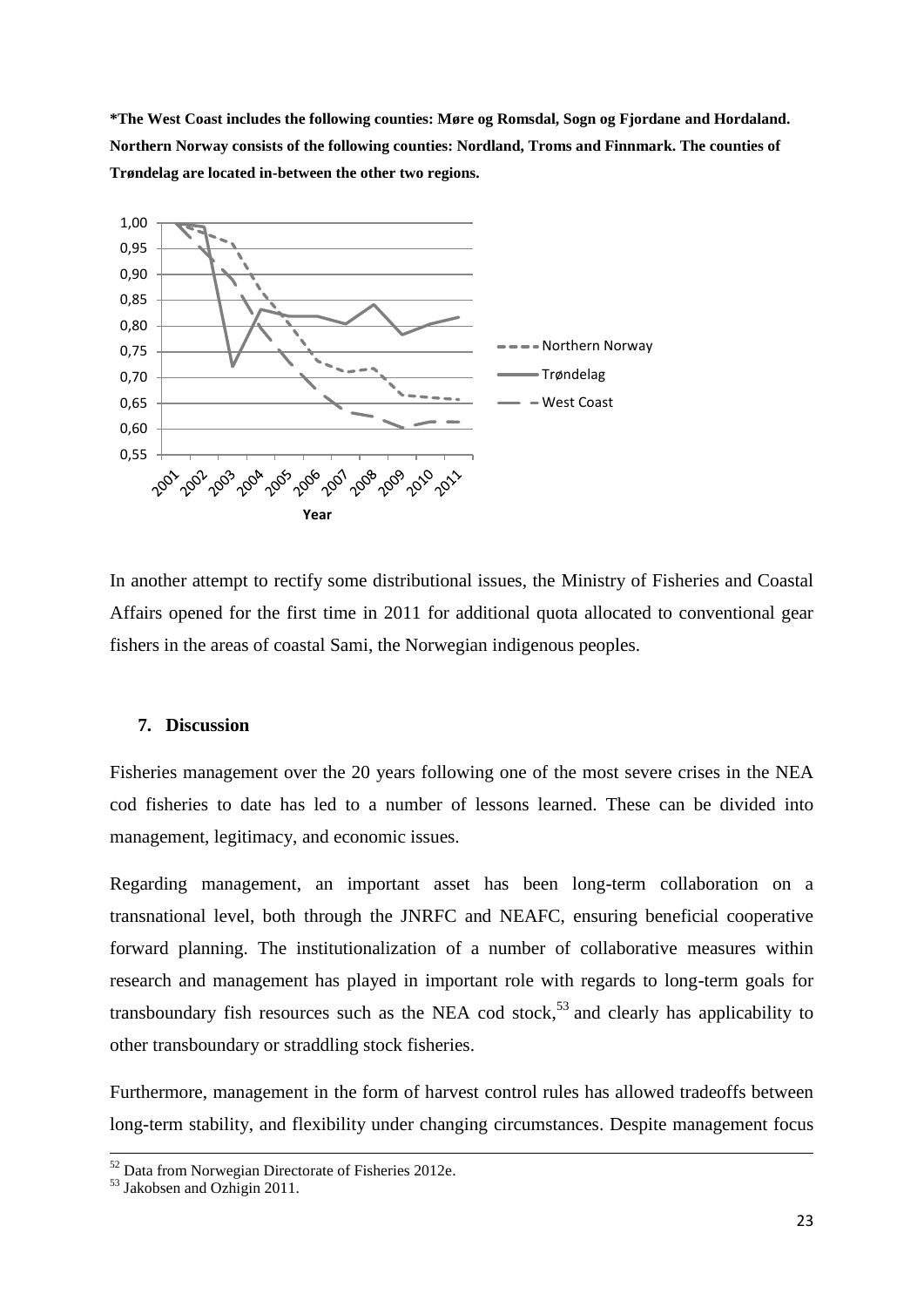on long-term stability for its beneficial industry effects, the clear need for rapid change of tactics due to biological or market-based variations has also been incorporated, and become an important aspect of Norwegian fisheries management.

The rebuilding of the NEA cod fisheries has been an ongoing learning process for the managers, and no one expects the future to be any different. Many permanent management institutions have been put in place, but other institutions require ongoing adjustment and finetuning. For instance, technological advances will presumably force changes in the limits as regards the number of quotas that can be gathered on one vessel. Thinning quota markets within geographical limits can also be expected to force change, for example through grey and illegal markets for quotas, licenses and permits. These aspects will demand adaptive measures in the future.

A central legitimacy issue is the development and maintenance of political support and avoidance of stakeholder opposition. There are marked differences in the perceptions of how successful the management of fisheries has been in Norway over the last 20 years. Within the industry, and especially within the groups that have attained quota rights, there is largely an appreciation of the system, and the optimism in the fishery is reflected in the willingness to invest. However, outside the fishing industry there are negative feelings as a result of the societal consequences of the restructuring of the fishing fleet. The concentration of fishing rights is seen as a threat to the many small coastal communities that historically have depended on fisheries. The concentration of rights on fewer vessels and vessel owners has been criticized by parts of the land-based industry,

Though the above-mentioned concentration of rights is by no means without contention, the security of rights to individual rights holders has played an important role in the general optimism in Norwegian fisheries. Furthermore, stable allocations keys within the different vessel segments have secured vessel groups' stable harvest expectations. In an industry where uncertainty traditionally was linked to policy, markets, and natural resources, the increased stability of the former and the latter as well, has enabled more long-term planning than previously possible.

Broad consultation and adoption of stakeholder preferences in policies have been important mechanisms for development and maintenance of support for policy initiatives. Evaluations of both new and implemented policies carried out by governmentally-appointed committees or the ministry itself, have also played a role.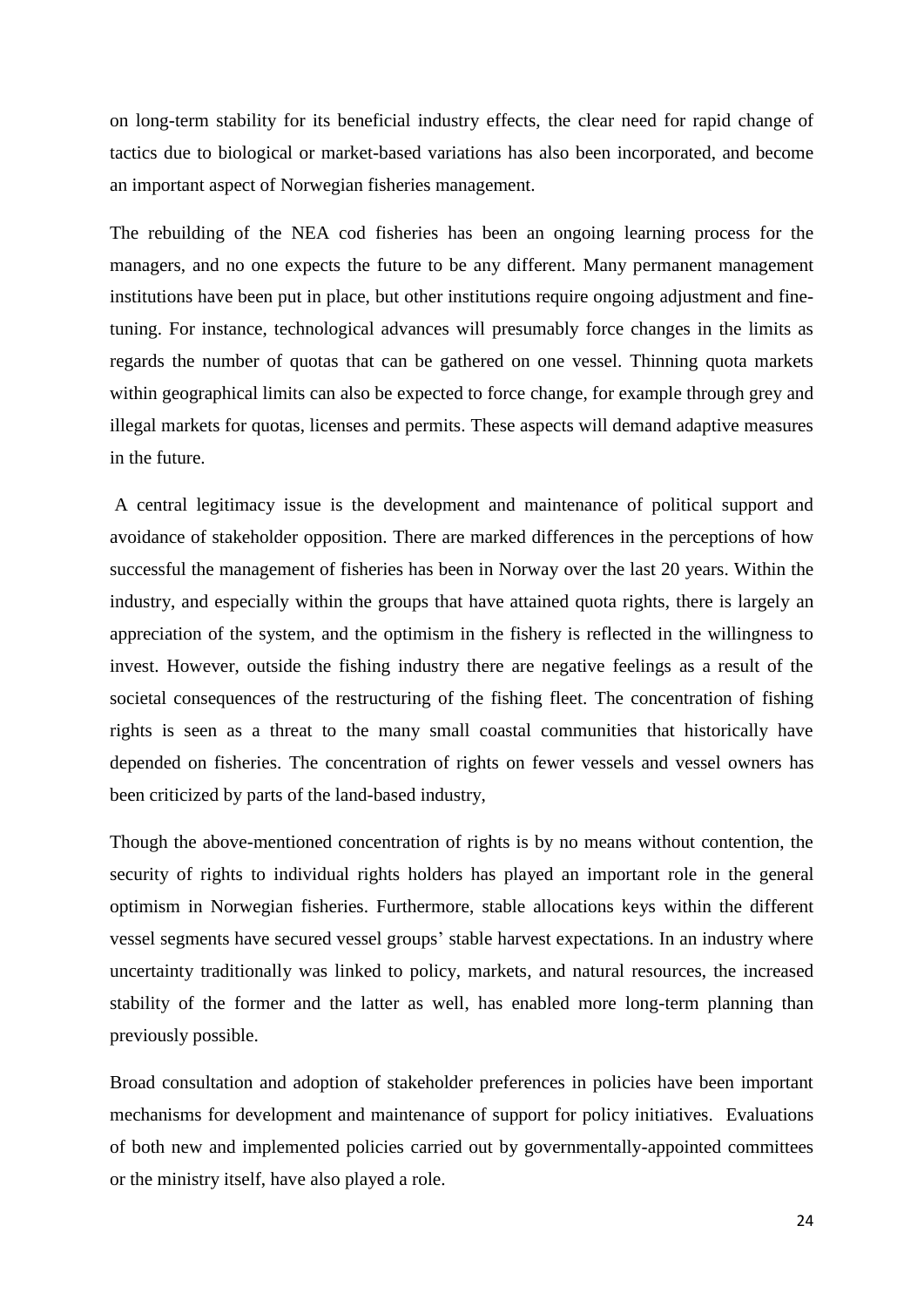The increased focus on securing profitability in the fishery has improved the economic situation via the reduction in the number of vessels operating. It has ensured that Norwegian fisheries now have no need for subsidies, excluding management costs paid by the general governmental budget, and the fishing fleet self-adjusts effort through conditional quota transferability in order to meet the continuous technological development in the harvesting of fish. The geographical limitations in transferability have, however, led to some small markets for rights. This has resulted in fishers moving physically to access a better quota market, or just formally by registration of fictitious moves. The latter type of action circumvents regional policy goals and is considered illegal.

There are clear tradeoffs between economic efficiency and other societal goals, as reflected in the potential for resource rent creation.<sup>54</sup> In Norwegian politics there is a willingness to pay for securing the viability of many communities and people along the long coastline.

The rent creation through the increased efficiency in the harvesting of cod and other species is partly invisible and can be found within companies or with individuals that have transferred quota and licenses between their fishing vessels, or have sold such rights to others. The fact that the resource rent is not taxed in excess of normal taxation therefore opens for the amassing of wealth among a few. This is perceived by some as the central legitimacy problem within Norwegian fisheries today. From the authorities the lack of resource rent taxation has been played off as securing that the coastal communities reap the benefits of the fisheries. It has also been a way of garnering acceptance amongst fishers for the transferability of quota rights. On a broader national scale, however, fisheries are not afforded much attention, and hence these legitimacy issues are of concern only to a limited section of the population.

Availability of data has been important both on the biological and social side of fishery management. The NEA cod stock is one of the most data-rich fish stocks in the world, and fisheries data is also extensively available. Economic data in Norwegian fisheries is also highly developed due to collection initiated in connection with the subsidy regimes in the 1970s and 80s. This wealth of data has made it possible to argue comprehensively both with regards to the need to manage the stock and the effort in the fishery. This data has also contributed to the broader sets of management initiatives where there are tradeoffs between different fisheries, e.g. the subsidization of sealing due to negative effects of large seal stocks,

 $54$  Leung et al. 2001.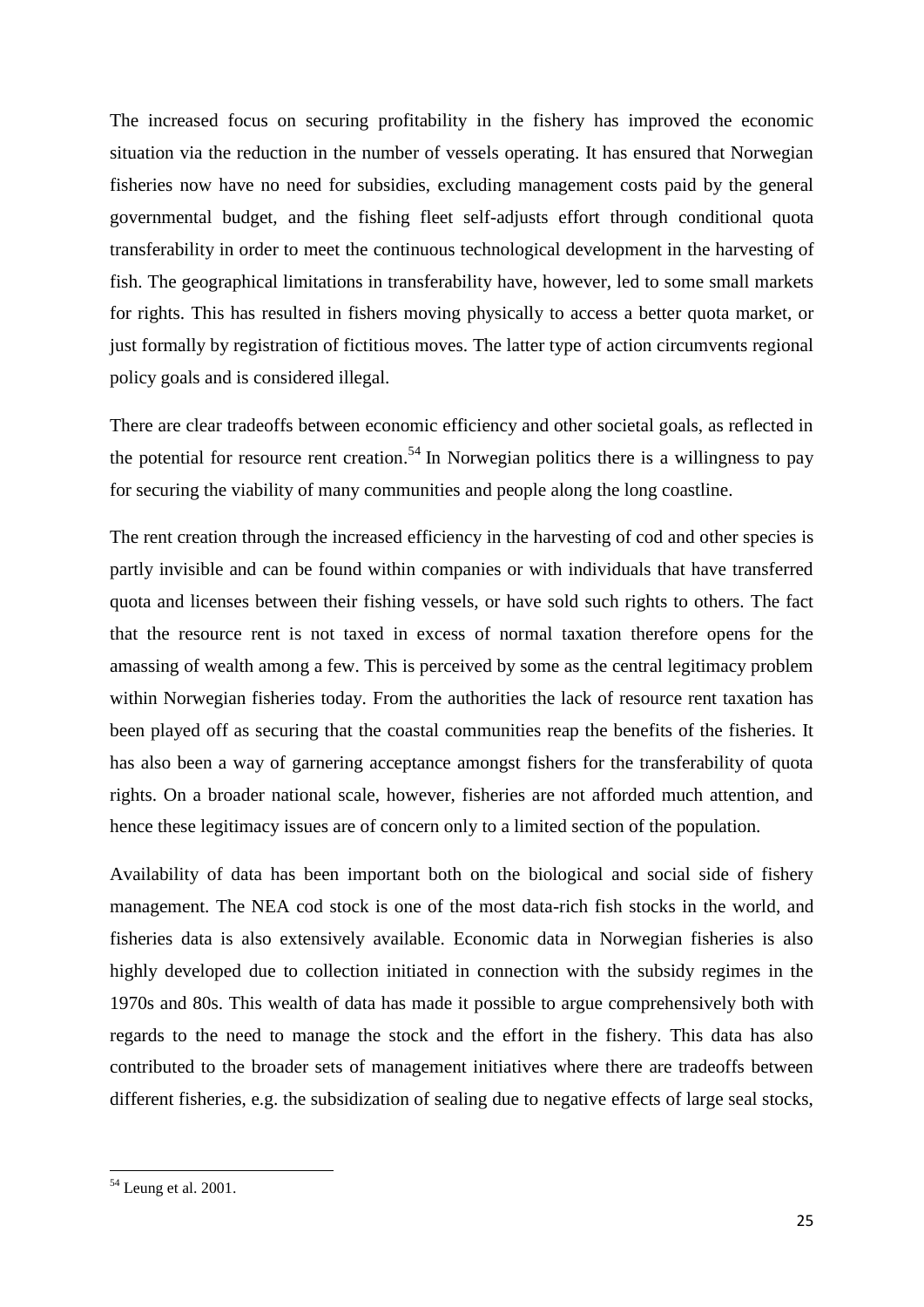the reduction in by-catch of juvenile cod in shrimp fisheries, as well as the interest in keeping a large capelin stock as feed for the more lucrative cod stock.

Lessons learned that may be of value for other fisheries include the importance of cooperation, both nationally and internationally, the focus on efficiency measures calibrated to take into account legitimacy issues, as well as long-term biological aims, coupled with flexibility in relation to changing circumstances, be they ecological, social, or economic.

Fisheries management in Norway is perceived as a permanent learning process, where the current management of the NEA cod stock has by no means seen its final state. Technological progress and continual environmental and market changes demand flexible and adjusted management actions. Public preferences may also be expected to change how fisheries management is carried out in the future, clearly indicating that this is not the last chapter in the story of the Norwegian NEA cod fisheries.

#### **References**

Anon. Havets Ressurser 1999. Havforskningsinstituttet, 1999.

Anon. Strukturpolitikk for fiskeflåten. Stortingsmelding nr. 21, 2006-2007. Norwegian Ministry of Fisheries and Coastal Affairs, 2007.

Anon. Evaluering av Strukturfondet og kondemneringsordningen for kapasitetstilpasningen av fiskeflåten. Norwegian Ministry of Fisheries and Coastal Affairs, 2009a.

Anon. Norsk Sjøpattedyrpolitikk. Stortingsmelding nr. 46, 2008-2009. Norwegian Ministry of Fisheries and Coastal Affairs, 2009b.

Anon. Review of national policies on fisheries rebuilding programmes: Template on economic and institutional aspects. Norwegian Ministry of Fisheries and Coastal Affairs, 2010a.

Anon. OECD Country Note – 2008-2010. Norway. Norwegian Ministry of Fisheries and Coastal Affairs, 2010b.

Armstrong, C. W. "Sharing a fish resource - bioeconomic analysis of an applied allocation rule" in *Environmental and Resource Economics*, 13 1999, pp. 75-94.

Armstrong, C. W. and D. J. Clark. "Just fishing? - Equity and efficiency in fisheries management regimes" in *Marine Resource Economics* 12 1997, pp. 203-220.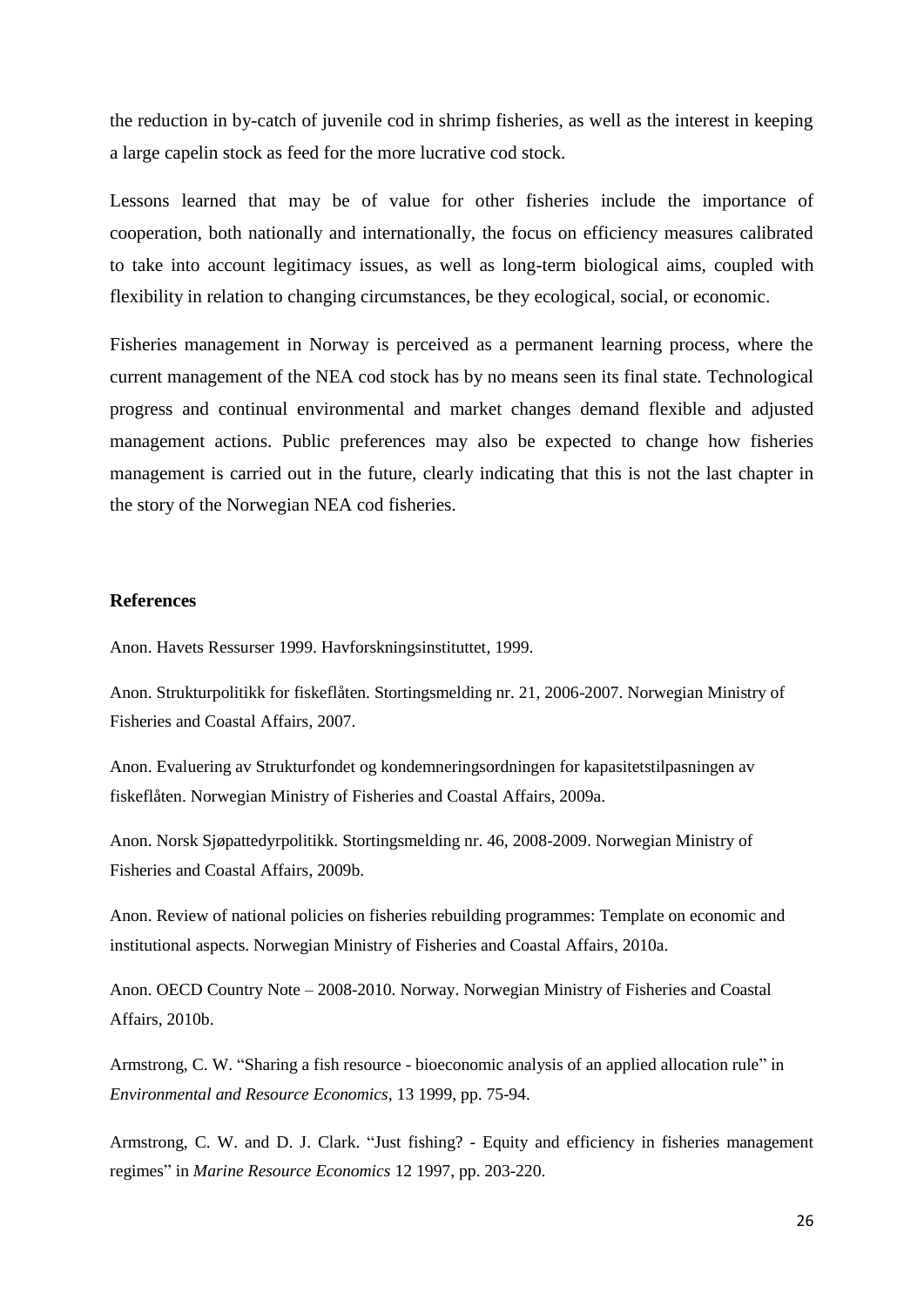Armstrong, C.W. and O. Flaaten. "The optimal management of a transboundary fish resource: The Arcto-Norwegian cod stock" in R. Arnason and T. Bjørndal (eds.). *Essays on the Economics of Migratory Fish Stocks*. Springer-Verlag, Berlin 1991.

Bogstad, B. and H. Gjøsæter. "A method for estimating the consumption of capelin by cod in the Barents Sea" in *ICES Journal of Marine Science: Journal du Conseil* 51(3) 1994, pp. 273-280.

Costello, C., Ovando, D., Hilborn, R., Gaines, S. D., Deschenes, O. and S. E. Lester. "Status and Solutions for the World's Unassessed Fisheries" in *Science* 338(6106) 2012, pp.517-520.

Eide, A., Heen, K., Armstrong, C. W., Flaaten O. and A.Vasilieev. "Challenges and Successes in the Management of a Shared Fish Stock - The Case of the Russian-Norwegian Barents Sea Cod Fishery" in *Acta Borealia* 2012, pp.1-20.

Flaaten, O. *The Economics of Multispecies Harvesting - Theory and Application to the Barents Sea Fisheries*. Studies in Contemporary Economics. Springer-Verlag, Berlin-Tokyo 1988.

Flaaten, O. and K. Heen, "Fishing vessel profitability and local economic link obligations – the case of Norwegian trawlers" in *Marine Policy* 28(6) 2004, pp. 451-457.

Flaaten, O. and J. Isaksen, "Governmental financial transfers to the Norwegian fishing industry: 1977- 1996" in *Fiskeriforskning Rapport* 7/1998.

Flaaten, O. "Fisheries rent creation and distribution - the imaginary case of Codland" in *Marine Policy* 34(6) 2010, pp. 1268-1272.

Flaaten, O., Heen K. and K. Salvanes. "The invisible resource rent in limited entry and quota managed fisheries - the case of Norwegian purse seine fisheries" in *Marine Resource Economics* 10 1995, pp. 341-356.

Hamre, J. "Biodiversity and exploitation of the main fish stocks in the Norwegian-Barents Sea ecosystem" in *Biodiversity & Conservation* 31994, pp. 473-492.

Hamre, J. "Capelin and herring as key species for the yield of north-east Arctic cod. Results from multispecies model runs" in *Scientia Marina* 67(S1) 2003, pp. 315-323.

Hersoug, B. *Closing the commons. Norwegian fisheries from open access to private property*. The Netherlands, Eburon 2005.

Hersoug, B. and S. A. Rånes. "What is good for the fishermen, is good for the nation: co-management in the Norwegian fishing industry in the 1990s" in *Ocean & Coastal Management* 35(2-3) 1997, pp. 157-172.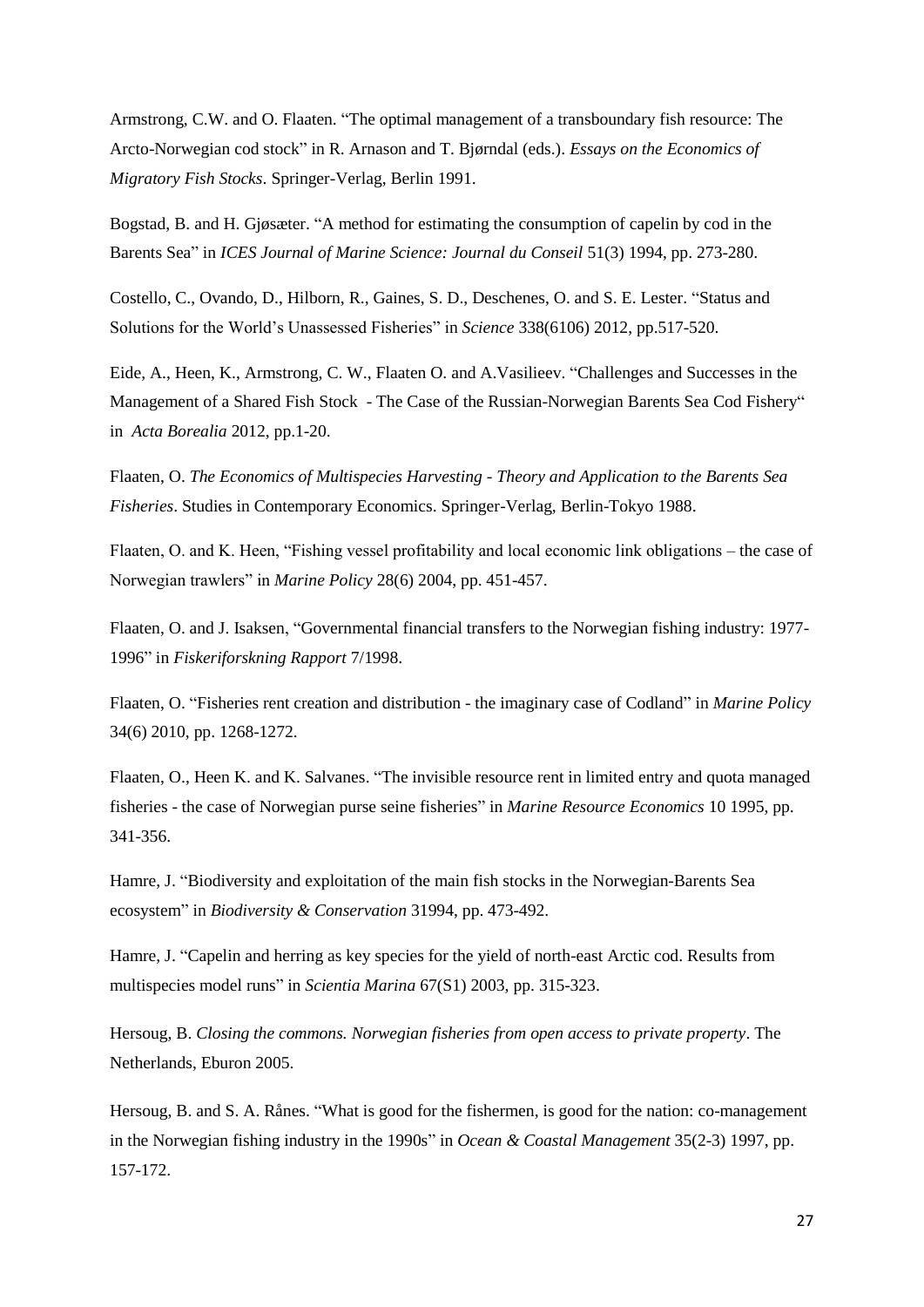ICES. Advice June 2010: Cod in Subareas I and II (Northeast Arctic cod) 2010.

ICES. Advice June 2012: Cod in Subareas I and II (Northeast Arctic cod) 2012a.

ICES. *ICES Fish Stock Summary Database*. Web. 5 Dec. 2012b.

ICES. Report of the Arctic Fisheries Working Group. CM 2012/ACOM:05. 2012c.

Jakobsen, T. and V.K. Ozhigin. *The Barents Sea. Ecosystem, Resources, Management. Half a century of Russian-Norwegian cooperation*, Tapir Academic Press, Trondheim, 2011.

JNRFC. Protokoll for den 26. sesjon i den blandete Norsk-Russiske Fiskerikommisjon 1997.

JNRFC. Protokoll for den 27. sesjon i den blandete Norsk-Russiske Fiskerikommisjon 1999.

JNRFC. Protokoll for den 30. sesjon i den blandete Norsk-Russiske Fiskerikommisjon 2002.

JNRFC. Protokoll for den 31. sesjon i den blandete Norsk-Russiske Fiskerikommisjon 2003.

JNRFC. Protokoll for den 36. sesjon i den blandete Norsk-Russiske Fiskerikommisjon 2007.

JNRFC. Protokoll for den 37. sesjon i den blandete Norsk-Russiske Fiskerikommisjon 2008.

JNRFC. Protokoll for den 38. sesjon i den blandete Norsk-Russiske Fiskerikommisjon 2009.

Johnsen, J.P. and J. Vik. "Mellom marked og nettverk: Om fiskerirekruttering og sysselsettingssystemer i fiske" in Rapport 7/08, ISSN 1503-2035. Bygdeforskning, Trondheim, Norway 2008.

Leung. P. S., Heen, K. and H. Bardason, "Regional economic impacts of fish resources utilization from the Barents Sea: Trade-offs between economic rent, employment and income" in *European Journal of Operational Research* 133 2001, pp. 432-446.

Mikalsen, K. H. and S. Jentoft, "From user-groups to stakeholders? The public interest in fisheries management" in *Marine Policy* 25(4) 2001, pp. 281-292.

Nakken, O., Sandberg P. and S.I. Steinshamn, "Reference points for optimal fish stock management: A lesson to be learned from the Northeast Arctic cod stock" in *Marine Policy* 20(6) 1996, pp. 447-462.

Norwegian Directorate of Fisheries 2012a. Opplysninger om fartøy i merkeregisteret. Fartøy; totalt og på fylkesnivå (Information on vessels in the register. Vessels: in total and at county level. In Norwegian). Retrieved from

<http://www.fiskeridir.no/content/download/15382/127649/version/7/file/fiskefartoy-2011.xlsx>